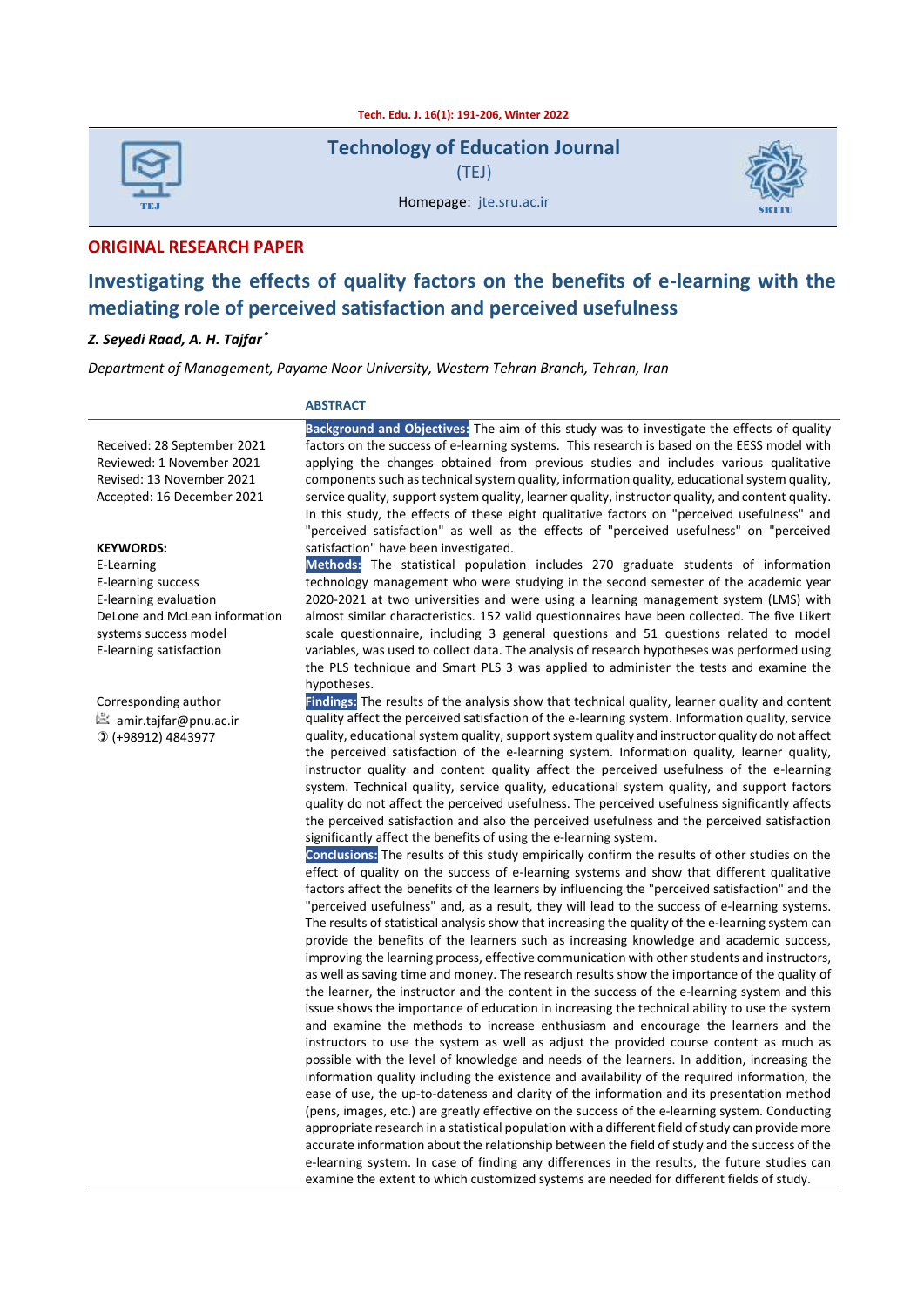|                             |                          | ---<br>---<br>---<br>--- |
|-----------------------------|--------------------------|--------------------------|
| <b>NUMBER OF REFERENCES</b> | <b>NUMBER OF FIGURES</b> | <b>NUMBER OF TABLES</b>  |
| 53                          |                          |                          |

# **م قاله پژوهشی**

بررسی تأثیر عوامل مؤثر کیفی بر منافع آموزش الکترونیکی با نقش میانجی رضایت درکشده و سودمندی **درك شده** 

## **سیده زهرا سیدی راد، امیرهوشنگ تاجفر \***

گروه مدیریت، دانشکده علوم انسانی، دانشگاه پيام نور، مركز تهران غرب، تهران، ایران

**چکیده** 

| تاريخ دريافت: ۶ مهر ۱۴۰۰                         |
|--------------------------------------------------|
| تاريخ داوري: ١٠ آبان ١۴٠٠                        |
| تاريخ اصلاح: ٢٢ أبان ١۴٠٠                        |
| تاریخ پذیرش: ۲۵ آذر ۱۴۰۰                         |
| واژگان كليدى:                                    |
| آموزش الكترونيك                                  |
| موفقيت آموزش الكترونيك                           |
| ارزيابي آموزش الكترونيك                          |
| مدل موفقيت سيستمهاى اطلاعاتى                     |
| دلون و مکـلين                                    |
| رضايت از آموزش الكترونيك                         |
| <sup>۱</sup> نویسنده مسئول                       |
| amir.tajfar@pnu.ac.in                            |
| $.911 - F_{\Lambda}$ $F_{\Lambda}$ $V_{\Lambda}$ |
|                                                  |
|                                                  |
|                                                  |
|                                                  |
|                                                  |
|                                                  |
|                                                  |
|                                                  |
|                                                  |
|                                                  |
|                                                  |
|                                                  |
|                                                  |
|                                                  |
|                                                  |

محتوای درسی ارائه شده با سطح دانش و نيازمندی یادگيرندگان است. همچنين افزایش كيفيت اطالعات شامل وجود و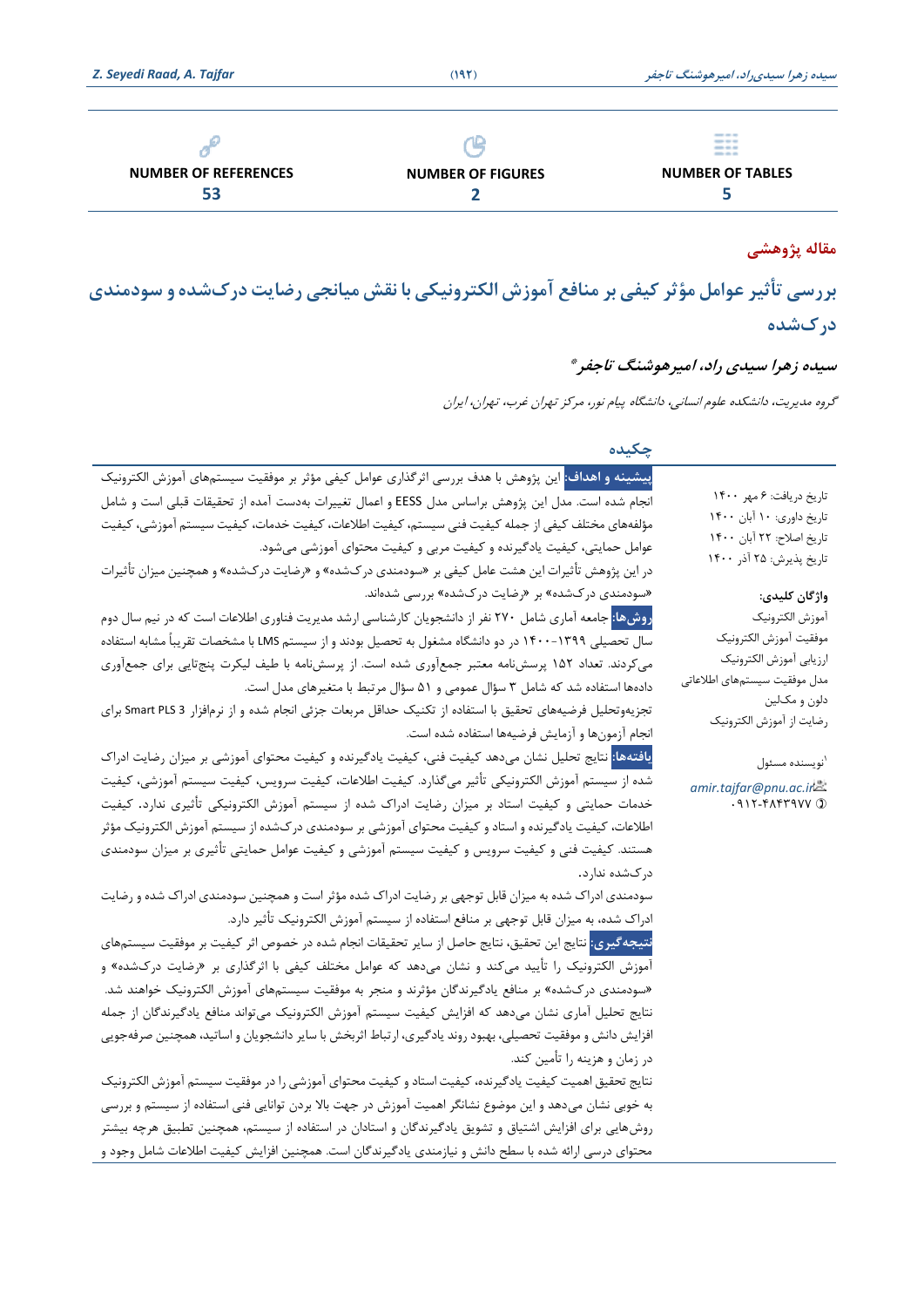در دسترس بودن اطلاعات مورد نیاز، سهولت استفاده، بهروز بودن، وضوح و نحوه نمایش اطلاعات(قلمها، تصاویر…) تا حد زیادی در موفقيت سيستم مؤثر است. انجام پژوهش مناسب در یک جامعه آماری با رشته تحصيلی متفاوت میتواند اطالعات دقيقتری در خصوص ارتباط بين رشته تحصيلی با موفقيت سيستم آموزش الکترونيک ارائه دهد. در صورت تفاوت نتایج، در پژوهشهای آینده میتوان به بررسی ميزان نيازمندی به سيستمهای سفارشیسازی شده برای رشتههای تحصيلی مختلف پرداخت.

**مقدّمه**

با توجه به رشد و قابليتهای فناوری اطالعات و افزایش نفوذ آن و فراگيری اینترنت، آموزش مجازی به عنوان یک جایگزین برای آموزش فيزیکی مطرح شده و بهسرعت رو به گسترش است. فراگير شدن بيماری كرونا تا حد زیادی اهميت آموزش مجازی را افزایش داد و باعث پوشش حداكثری در همه مقاطع آموزشی شد. البته این فراگيری در دو سال گذشته با چالشها و مشکالتی مانند عدم وجود زیرساخت های الزم، عدم وجود دستورالعملهای مناسب برای ارائه محتوای آموزشی و ارزشيابی و عدم مهارت كافی برای استفاده از ابزارهای الکترونيک مواجه بوده است. در ابتدای تعطيلی مراكز آموزشی، استفاده از انواع ابزارها مانند اپليکيشن های پيام رسان، شبکههای اجتماعی و سایر بسترها ی آنلاین برای ایجاد ارتباط بين دانشجويان و اساتيد، همچنين برگزاري كالسها از طریق پلتفرمهای عمومی و انتخاب سليقه ای این پلت فرمها باعث سردرگمی و بینظمیهای بسياری در اوایل شروع برگزار ی تمام كلاسها به صورت غير حضور ی بود.

در این ایام لزوم وجود یک بستر آنالین قدرتمند دارای امکانات كافی برای رفع نيازهای آموزشی دانشجويان بيش از پيش نمايان شد. همچنين مشخص شد ایجاد زیرساختهای الزم برای استفاده از مزایای آموزش الکترونيک تا چه ميزان ضروری است؛ زیرا در زمان برگزار ی كالسها بهصورت همزمان یا برگزاری آزمونها، ظرفيت محدود شبکه و مشکلات سخت افزاری و فنی باعث ایجاد اختلال در برگزاری كلاسها و آزمون ها می شد.

در چنين شرایطی، اطالع دانشگاه ها و مؤسسات آموزشی از عوامل مؤثر بر موفقيت سيستم آموزش الکترونيک بسيار مهم و حياتی است. نتيجه این پژوهش و پژوهشهای مشابه میتواند در تصمیمگیری برای اجرا و ساخت سيستمهای پيشرفته آموزش الکترونيک، انتخاب سيستمهای بهينه متناسب با نوع آموزش و مشخصات یادگيرندگان، راهبر ی و پشتيبانی این سيستمها و همچنين ارتقای سطح سيستم آموزش الکترونيک نقش بهسزایی داشته باشد .

در خصوص آموزش الکترونيکی قبالً پژوهشهایی انجام شده است. رضایی راد [۱] نشان داد كه عوامل محتوای برنامه، دسترسی به وب، دخالت و مشاركت یادگیرندگان، امنیت و پشتیبانی وبسایت، تعهد مؤسسه، محيط یادگيری تعاملی، صالحيت مربی و ارائه و طراحی ، به ترتيب اولويت بهعنوان عوامل موفقيت برنامه آموزش الکترونيک در آموزش عالی است .

الهی و همکاران [2] به منظور طراحی چارچوبی برای عوامل مؤثر بر گرایش دانشجویان مجازی به یادگيری الکترونيکی و سنجش آن پژوهشی انجام دادند. هدف این پژوهش بسط و بومیسازی عوامل مؤثر بر گرایش دانشجویان مجازی به یادگيری الکترونيکی بود كه در پژوهشهای پيشين شناسایی شده بودند. نتایج نشان داد ویژگیهای فردی و محيطی از وضـعيت مناسـب تـری نسبت به ویژگیهای رسانه و محتوا برخوردار بودند. عدم ارائـه مناسـب و بـا كيفيـت دورههـا، ناشى از سيستمهای با كيفيت نسبتاً نامناسب بر رضایت دانشجویان از سيستم اثرگذار بوده است.

پژوهشی كه توسط فرج|لهی و همكاران [۳] برای سنجش تأثير كيفيت (اطلاعات،آموزش،فنی،خدمات) برميزان رضايت يادگيرنده در سامانه آموزش الکترونيکی انجام شد داللت بر تأثير مستقيم و معناداری بين مؤلفههای كيفيت اطالعات، كيفيت آموزش، كيفيت فنی، كيفيت خدمات و رضایت داشت. همچنين براساس ضرایب استاندارد شده رگرسيونی )ضرایب تحليل مسير(، از منظر اهميت، كيفيت اطالعات رتبه اول، كيفيت آموزش رتبه دوم، كيفيت فنی رتبه سوم، كيفيت خدمات رتبه چهارم شناسایی شدند.

حسن زاده، كنعانی و الهی [4] نشان دادند هرچه كيفيت فنی سيستمهای آموزش الکترونيکی بيشتر باشد؛ رضايت كاربر نيز بالاتر است و رضایت بيشتر كاربران منجر به افزایش موفقيت سيستمهای آموزش الکترونيکی می شود. نتایج نشان داد كيفيت سيستم آموزشی بر رضایت كاربر تأثير می گذارد ؛ اما ك يفيت خدمات تأثير مستقيمی بر رضایت كاربر ندارد. درعين حال، كيفيت خدمات از طریق كيفيت سيستم آموزشی میتواند بر رضایت كاربر و قصد استفاده از آن تأثير بگذارد. یعنی وقتی پشتيبانی بهتری از كاربران سيستم آموزش الکترونيکی انجام میشود، امکان ایجاد یادگير ی مشترک از طریق ویژگی های مرتبط در سيستم بيشتر شده و منجر به رضایت بيشتر كاربر می شود. همچنين نتایج نشان داد كه كيفيت محتوا و اطالعات موجود در سيستم بيشترین تأثير را بر رضایت كاربر دارد. بنابراین هرچه كيفيت مطالب و اطالعات بيشتر باشد، كاربران از استفاده از سيستمهای اطالعاتی رضایت بيشتری دارند.

در پژوهش متقيان و همکاران [5] برای ارزیابی عوامل مؤثر بر پذیرش سيستمهای یادگيری مبتنی بر وب از مدل »وانگ« و »وانگ« بهعنوان مدل پایه استفاده شد. نتایج نشان دادند كه معيار ذهنی و كيفيت اطالعات بر مفيد بودن از دید كاربر تـأثير مثبـت دارنـد، همچنين، خوداتکایی، كيفيت خدمات، معيار ذهنی و كيفيت اطلاعات بر آسـانی اسـتفاده از دیـد كـاربر تأثيرگذارند. بهعالوه، مفيد بودن از دید كاربر،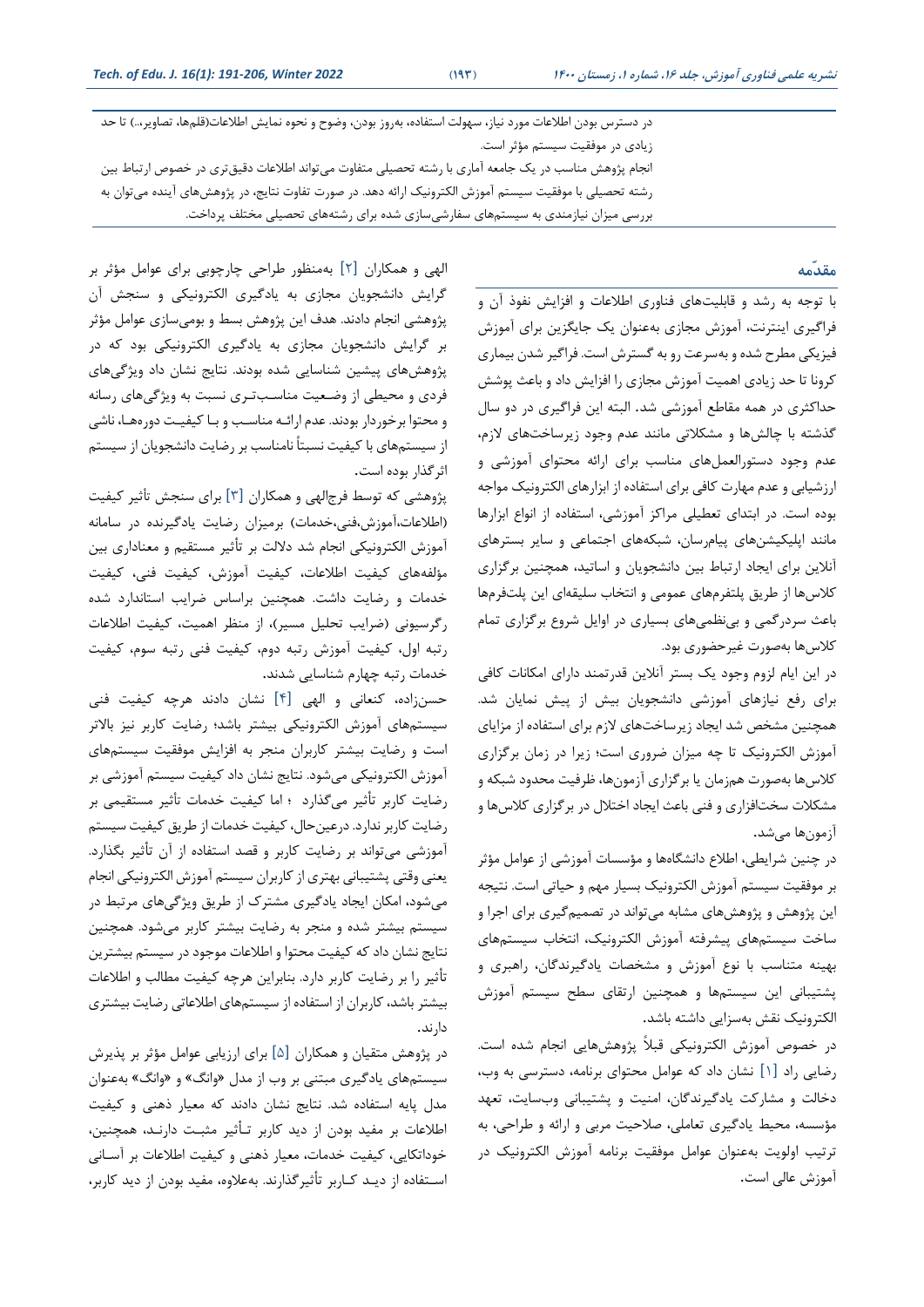آسانی استفاده از دیـد كـاربر و كيفيـت سيسـتم همگـی تمایل اساتيد به استفاده از سيستمهای یادگيری مبتنی بر وب را افزایش می دهنـد. در تحقيقی كه خداداد حسينی و همکاران [6] انجام دادند معلوم شد كه عالوه بر وی ژگیهای آموزش دهنده، مواد آموزشی و محتوا، ميزان خوشایندی نيز به گونه ای مثبت بر قصد استفاده از آموزش الکتروني کی اثرگذار است. نتایج این تحقيق نشان داد سهولت استفاده درک شده اثر مثبتی بر سودمندی درک شده دارد به این معنی كه هر چقدر كاربران احساس كنند راحتتر می توانند با سيستم كار كنند، در آن صورت آنها احساس می كنند كه سيستم سودمند نيز خواهد بود. در این پژوهش مشخص شد كه دانشجویان ایرانی معتقدند طراحی، اجرا و توسعه این

سيستمها باید به گونهای باشد كه عملکرد كاربران را باال ببرد. محمدی [7] سعی كرد با بررسی تأثي رات كيفيت ابزارهای سيستم های آموزش همراه با كيفيت آموزشی، كيفيت خدمات، كيفيت سيستم فنی و كيفيت محتوا و اطالعات و بررسی اثر آنها بر روی رضایت دانشجویان، خأل تحقيقاتی را پر كند. او در این مطالعه، مدل موفقيت IS و TAM را برای بررسی ادراكات كاربران در مورد سيستم آموزش الكترونيكی بهكار برد و به ویژگی های كيفيت مؤثر بر اهداف و رضایت كاربران در استفاده از آموزش الکترونيکی همراه با تأثيرات سودمندی و سهولت استفاده درکشده توجه كرد. چيدمان مناسب از منظر زمان و محيط برنامه، امکان چاپ محتوا و انتقال آن از طریق برنامه، امکان كنترل تمام جنبه- های سیستم در حین كار، وجود یک منوی ثابت برای كاربران، محتوای پشتيبانی كننده و اطالعات در قالب تصاویر، فيلمها و صداها، ایجاد ارتباطات آموزش الکترونيکی صوتی و كنفرانس ویدیویی و گسترش زیرساخت های IT مورد نياز، گزینهها ی اصلی بررسی شده در آن تحقيق بوده اند. بهطور خالصه، تحقيق محمدی نشان داد كيفيت سيستم آموزشی بهصورت مستقيم روی یادگيرندگان اثر دارد و سيستم باید بهگونهای طراحی شود كه علایق یادگیرندگان را برانگیزد. در طراحی محتوا و اطالعات آموزشی باید معيارهای زیبایی وخوانایی رعایت شود تا یادگیری را تسهیل كند. محمدی میزان تأثیر فرهنگ را بسیار زیاد ارزیابی كرده است. بهعنوانمثال در فرهنگ غربی مفيد بودن از اهميت بيشتری برخوردار است ؛ در حا لیكه در فرهنگ شرقی به سهولت استفاده بيشتر توجه می شود.

در پژوهش كيفی خراسانی و همکاران [8] برای شناسایی عوامل كليدی موفقيت مراكز آموزش الکترونيکی ، نظرات 10 نفر از خبرگان از طریق مصاحبه جمع آوری شده است. طبق یافتههای این مطالعه، عوامل كليدی رسيدن به موفقيت مراكز آموزش الكترونيک شامل ٧ عامل یادگیرنده، یاددهنده، فن آوری، مدیریت، پداگوژی، ارزیابی و ذیفعان بيرونی است و این عوامل باید دارای ۴۷ ویژگی باشند تا رسیدن به موفقيت را ممکن سازند.

نتایج تحليل در پژوهش كسانی و شمس [9] نشان داد عوامل موفقيت در آموزش الکترونيکي، شامل سه بعد ساختاري (سازماني، آموزشي، محتوایی، پشتيبانی و كيفيت سيستم(، محتوایی یا رفتاری )یادگيرنده

و یاددهنده) و زمينهای یا محيطی (فناوری) است كه بررسی و ملاحظه كليه عوامل موفقيت آموزش الكترونيكي، جهت رشد و پيشرفت آن ضرور ی است .

پژوهش مرادی  $[1 \cdot]$  در دانشگاه مهر البرز نشان داد كه كيفيت سيستم با رضایت كاربر و اثربخشی رابطه دارد. همچنين ارتباطی بين كيفيت اطالعات با رضایت كاربر وجود دارد و كيفيت خدمات و سودمندی درکشده و سهولت درکشده بر اثربخشی و رضایت تأثیر دارد. بهعلاوه دانشجویان محتوای ارائه شده در سيستم LMS را مناسب ارزیابی كرده اند؛ اما سایر سيستمهای پيامرسان را به سيستم گفتگو در LMS ترجيح مے دھند.

پژوهش رجبی و سلطانی [11] با هدف ارائه مدل و اولویت بندی عوامل كليدی موفقيت آموزش الکترونيک انجام شده است. عوامل بررسی شده در دستههای كلی «كيفيت سيستم، شايستگی اساتيد و دستياران، اثربخشی محتوا، تعامل اساتيد و دانشجویان، و شایستگی دانشجویان« قرار گرفتند. نتایج اولویت بندی عوامل كليدی موفقيت آموزش الکتروني ک نشان داد كه كيفيت برنامه سيستم آموزش الکترونيک، كيفيت محتوای ارائه شده، كاربر پسند بودن سيستم آموزش الکترونيک و سواد اطالعاتی استاد، مهم ترین عوامل موفقيت آموزش الکترونيک بودند.

یک پژوهش نیز توسط زاهدیفرد [۱۲] انجام شده است که نشان میدهد كيفيت سيستم، اطالعات و خدمات بر اثربخشی دوره های آموزش الکترونيکی مؤثر بوده و كارآمدی دوره های آموزش الکتروني کی نيز بر رضايت كاربر و مزاياي ادراک شده اثرگذار هستند.

پژوهش كيفی نيازی و همکاران [13] نشان داده است عوامل انسانی از مهم ترین عوامل مؤثر در موفقيت سيستمهای آموزش الکترونيک است. این پژوهش كه در مورد سيستم آموزش الكترونيک دانشگاه فرهنگيان استان خوزستان انجام شده است نشان میدهد عوامل مدیریتی و زیرساختی، زیرساخت های فناور ی و پشتيبانی از عوامل زمينهای اثرگذار بر موفقيت سيستم آموزش الکترونيک هستند. رسانه های آموزشی ، عوامل اجتماعی، فرهنگی و اخالقی بهعنوان عوامل اثرگذار بر كيفيت آموزش الکترونيک شناسایی شدند.

شيو فنلين [14] براساس نظرسنجی از 232 دانشجو، از مدل دلون و مک لين براي بررسي عوامل تعيين كننده موفقيت سيستمهاي آموزش آنلاین استفاده كرد. نتایج نشان داد كه كيفيت سيستم، كيفيت اطلاعات و كيفيت خدمات تأثير قابل توجهی در استفاده واقعی از طریق رضایت كاربر و قصد رفتاری برای استفاده از سيستمهای آموزش الکترونيک دارد.

پیچن سان و همکاران [۱۵] در تلاش برای یافتن پاسخ این پرسش كه »چه چيز ی باعث موفقيت در آموزش الکتروني کی می شود؟« یک تحقيق تجربی برای بررسی عوامل حياتی مؤثر بر رضایت یادگيرنده انجام دادند. در این مطالعه یک مدل یکپارچه با شش بعد یادگيرندگان، مدرسان، دوره ها، فناور ی، طراحی و محيط ایجاد شد. نتایج نشان داد كه اضطراب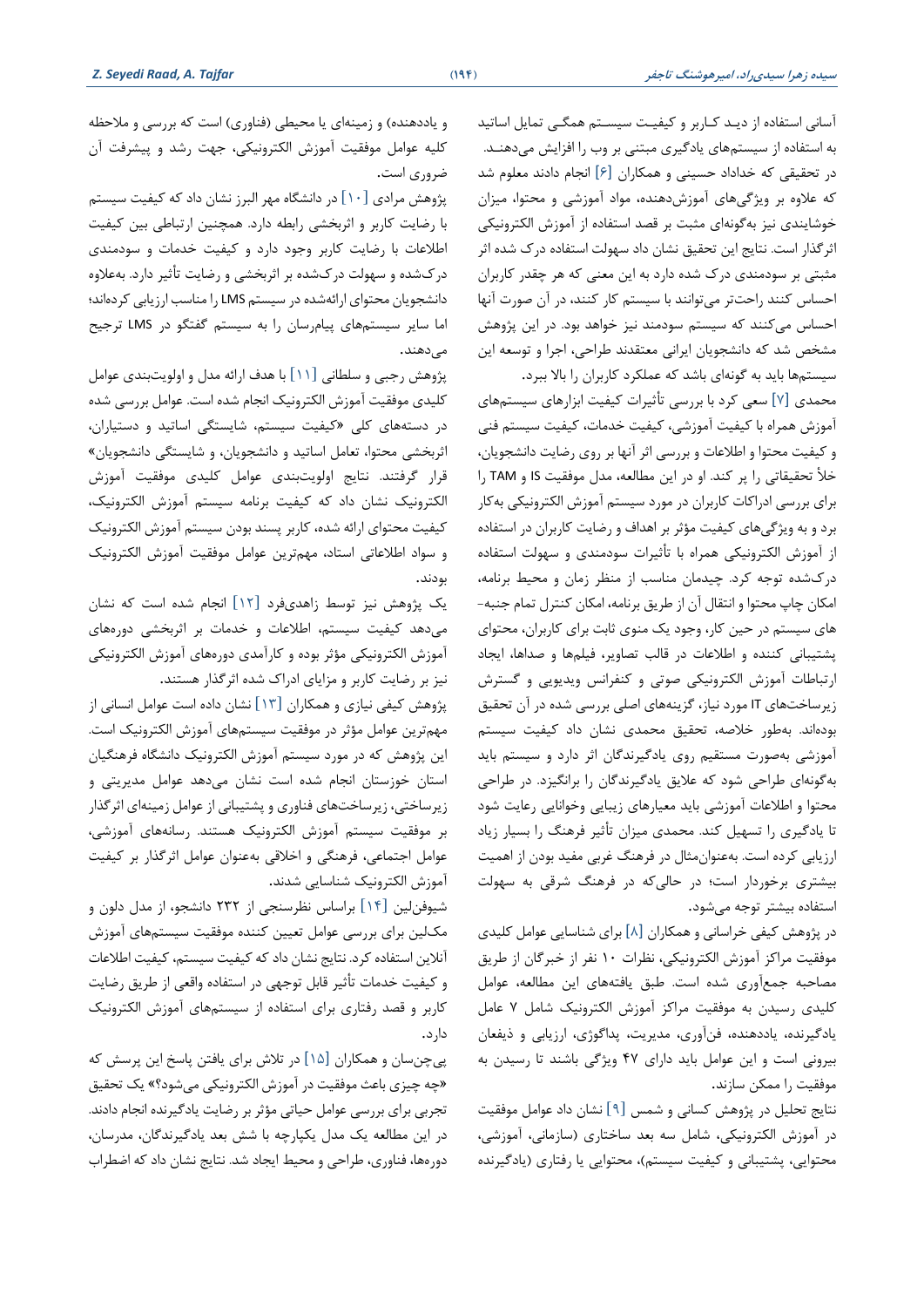كامپيوتر یادگيرندگان، نگرش مربی نسبت به آموزش الکتروني کی، انعطاف پذیری دوره آموزش الکترونیکی، کیفیت دوره آموزش الکترونيکی، سودمندی در کشده، سهولت استفاده در کشده و تنوع در ارزیابی ها از مهمترین عوامل تأثيرگذار بر رضایت درکشده یادگيرندگان است.

سانجوجو و همکارش [16] با استفاده از مدل دلون و مک لين و مدل TAMميزان موفقيت سيستم های آموزش الکترونيک را در دو دانشگاه مختلف ارزیابی كردند و به این نتيجه رسيدند كه انجام تحقيق در مکان- های مختلف بر روی نتایج اثر میگذارد. در تحقیق آنها، «كيفيت اطلاعات» در موفقيت سيستم آموزش الکترونيک مؤثر نبود. آنها علت تفاوت در خروجی ها را اولویت، دیدگاه شخصی پاسخدهندگان و پيش زمينهای كه توسط سازمان به پاسخدهندگان ارائه شده است عنوان كردند. در پژوهش آنها، تعداد پاسخدهندگان در دانشگاههای مختلف متفاوت بود و خروجی های متفاوتی ني ز از نظرسنجی استخراج شد. آنها نتيجه گرفتند استفاده از مدل با جمعيت خيلي بيشتر ممكن است اثرات زیادی در نتایج بهدست آمده داشته باشد .

مرجانویک و همکاران [17] از مدل توسعه یافته دلون و مکلين برا ی ارزیابی موفقيت سيستم آموزش الکترونيک استفاده كردند. این سيستم برای آموزش حين خدمت پرسنل در يک شركت توليدی راهاندازی شده بود. نتایج آنها مدل را تأیيد كرد و نشان داد كيفيت فنی سيستم )به عنوان مثال سهولت استفاده و كاربر پسند بودن) تا حد زیادی به افزایش رضایت استفاده كنندگان و تمایل به استفاده از سيستم منجر خواهد شد.

ستا و همکار ان [18] با جمع آور ی و تحليل پاسخ ها از 157 پرسش نامه به این نتيجه رسيدند كه رضايت از سيستم آموزش الكترونيكي و تمايل به استفاده از آن تحت تأثير عملكرد فردی قرار دارد. آنها برای ارزيابی موفقيت سيستم آموزش الکترونيک از مدل موفقيت دلون و مک لين و مدل پذیرش فناور ی استفاده كردند. یافتههای تحقيق نشان داد كه كيفيت سيستم آموزشي و كيفيت فني از عوامل اصلي هستند كه باعث تشویق كاربر و افزایش رضایت او از سيستم آموزش الکترونيکی میشوند؛ درحالی كه تمایل به استفاده از سيستم آموزش الکترونيکی، تحت تأثير كيفيت محتوا و اطالعات همچنين رضایت ادراک شده از سيستم آموزش الکترونيکی است.

چين و همکاران [19] در پژوهش خود در خصوص آزمایش موفقيت سيستمهای آموزش الکتروني کی به این نتيجه رسيدند كه عملکرد یادگيری بهوسيله سهولت استفاده و سودمندی درک شده حمایت میشود. این حمایت زمانی وجود خواهد داشت كه پشتيبانی سيستم آموزشی بهصورت خالقانه ای انجام شود.

سليانا و همکاران [20] با كمک مدل موفقيت دلون و مکلين موفقيت یک سيستم آموزش الکتروني کی را ارز یابی كردند. این ارزیابی اثر كيفيت اطالعات، استفاده و رضایت یادگيرنده را بر موفقيت سيستم آموزش الکترونيک بررسی كرد و نشان داد كيفيت اطالعات بر ميزان رضایت

مؤثر است؛ اما كيفيت سرويس و كيفيت سيستم تأثيری بر رضايت یادگیرندگان ندارد. با این وجود نتیجه این تحقیق نیز ثابت كرد كه رضایت یادگيرنده بر منافع حاصل از سيستم برای او مؤثر است و بر موفقيت سيستم آموزش الکترونيک تأثير مستقيم دارد.

در پژوهش یانگ لی و همکاران [21] كه در مورد سيستم آموزش الکترونيک در دانشگاههای مجازی كره جنوبی انجام شد نيز نتيجه نهايی نشاندهنده تأثير رضایت یادگيرنده بر موفقيت سيستم آموزش الکترونيک بود. پژوهش یانگ لی نيز بر پایه مدل موفقيت دلون و مک لين انجام شد و نشان داد كيفيت اطالعات، كيفيت سيستم و كيفيت خدمات تأثير مثبتی بر رضایت كاربر دارند.

شهزاد و همکاران [22] با استفاده از مدل دلون و مک لين، مي زان موفقيت سيستمهای آموزش الکترونيک را در دانشگاههای مالزی با تمركز بر جنسيت در زمان پاندمی كووید 19 ارزیابی نمودند. نتيجه بررسی آنها نشان داد كه كيفيت اطالعات و كيفيت سيستم بر رضایت یادگيرندگان زن و مرد مؤثر است ؛ اما كيفيت سرویس در رضایت مردان از سيستم آموزش الکترونيک تأثيري ندارد و در عينحال براي زنان اين عامل در رضایت از سیستم مؤثر است. همچنین مشخص شد برای هر دو گروه زنان و مردان رضایت از سيستم بر منافع حاصل از آن و موفقيت نهایی سيستم اثرگذار است.

هدف اصلی از انجام این پژوهش، بررسی علل موفقيت سيستمهای آموزش الکترونيک با توجه به مدلهای موفقيت سيستمهای الکترونيک بوده است و در این پژوهش به جنبههای سيستمی، امکانات، فواید و چگونگی ارائه محتوا از طریق سيستم بيشتر توجه شده است.

بررسی این عوامل میتواند به بهبود مسير طراحی سيستم های آموزش الکترونيک نيز منجر شود. همچنين با استفاده از نتايج اين تحقيق میتوان به ميزان اثرگذاری عوامل مهم و اهميت آنها بيشتر واقف شد كه این وقوف در انتخاب، اجرا، پشتيبانی و بهينه سازی این سيستمها نقش اساسی دارد.

فرضيه اصلی این تحقيق در قالب جمله زیر بيان شده است: «كيفيت سيستم آموزش الكترونيك با نقش ميانجي «باورهاي یادگيرندگان« بر »منافع« آنها تأثير دارد.« مقصود از »باورهای یادگيرندگان«، »رضایت درکشده« و »سودمندی درکشده« است. فرضيههای فرعی H1a كيفيت فنی سيستم بر رضايت دركشده از سيستم آموزش الکترونيکی تأثير میگذارد. b1H كيفيت فنی سيستم بر سودمندی درک شده از سيستم آموزش الکترونيکي تأثير میگذارد. a2H كيفيت اطالعات بر رضایت از سيستم آموزش الکترونيکی تأثير میگذارد. b2H كيفيت اطالعات بر سودمندی درک شده سيستم آموزش الکترونيکی تأثير میگذارد.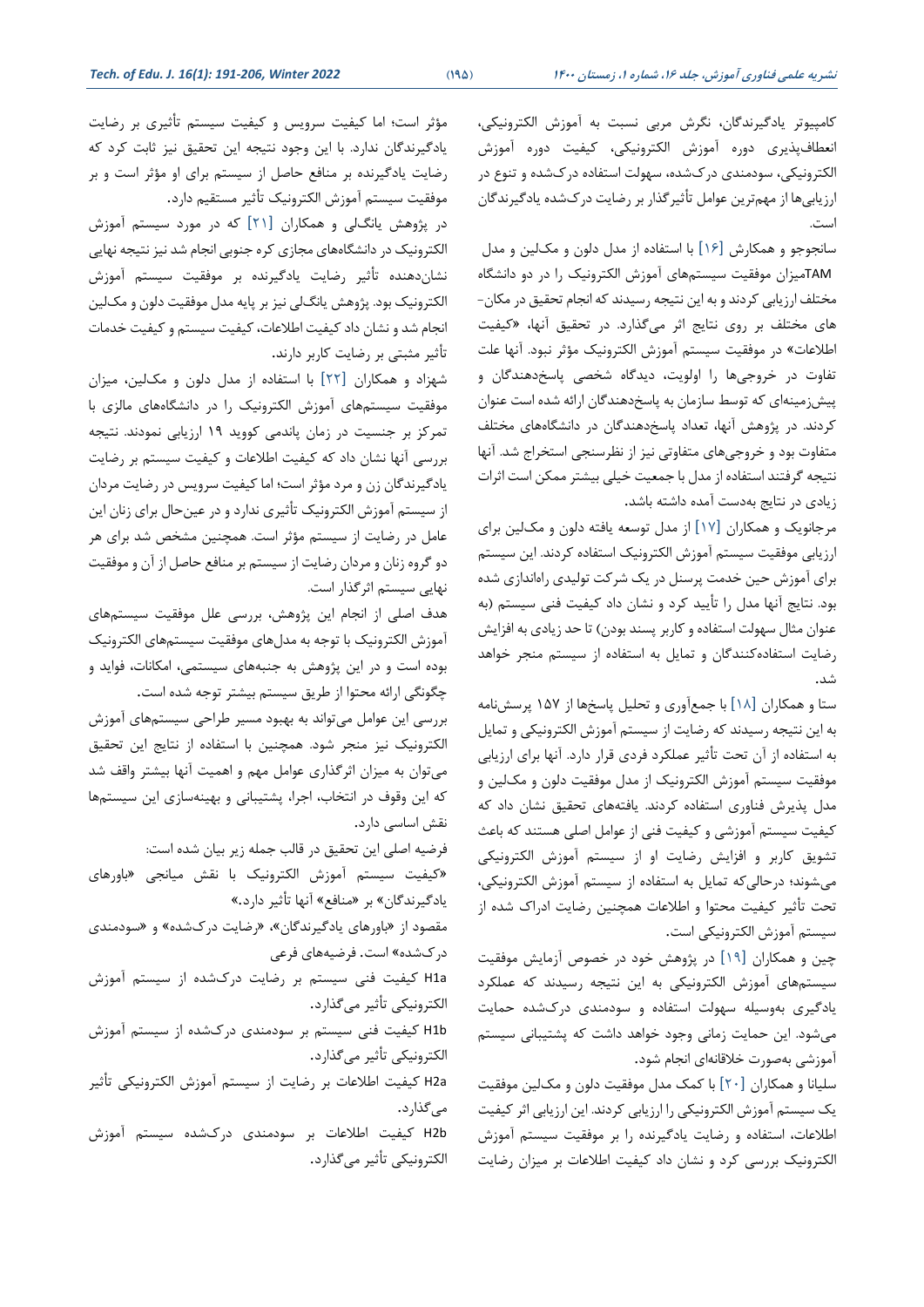

Fig. 1: The research model

a8H كيفيت محتوای ارائه شده بر رضایت ادراک شده از سيستم آموزش الکترونيکی تأثير میگذارد. b8H كيفيت محتوای ارائه شده بر سودمندی درک شده از سيستم آموزش الکترونيکی تأثير میگذارد. a9H سودمندی درک شده بر رضایت ادراک شده از سيستم آموزش الکترونيکی تأثير میگذارد. b9H سودمند ی درک شده نسبت به سيستم آموزش الکترونيکی بر منافع یادگيرندگان تأثير میگذارد. 10H رضایت درکشده نسبت به سيستم آموزش الکترونيکی بر منافع یادگيرندگان تأثير میگذارد. در تحقيقات قبلی صورت گرفته در خصوص علل موفقيت سيستمهای آموزش الکترونيک، به نقش محتوای آموزشی ارائه شده در موفقيت اشاره چندانی نشده بود. در این پژوهش عالوه بر بررسی اثر متغيرها ی كيفيت فني، كيفيت اطلاعات، كيفيت خدمات، كيفيت سيستم آموزشی، كيفيت عوامل حمایتی، كيفيت یادگيرنده و كيفيت استاد، اثر كيفيت محتوا (از حيث پيچيدگی و دشواری برای یادگيرنده) بر رضايت درکشده و سودمند ی درک شده نيز بررسی شده است. در بررسی عوامل مؤثر كيفی این موضوع مشخص خواهد شد كه از ظر یادگيرندگان، هر یک از عوامل كيفی چقدر اهميت دارند و این موضوع در برنامهریزی برای بهبود تأثیر گذاری سیستم بسیار مهم است. بررسی

a3H كيفيت خدمات بر رضایت ادراک شده از سيستم آموزش الکترونيکي تأثير می گذارد. b3H كيفيت خدمات بر سودمند ی درکشده از سيستم آموزش الکترونيکي تأثير می گذارد. H4a كيفيت سيستم آموزشي بر رضايت از سيستم آموزش الكترونيكي تأثير میگذارد. b4H كيفيت سيستم آموزشی بر سودمندی سيستم آموزش الکترونيکي تأثير مي گذارد. a5H كيفيت عوامل حمایتی بر رضایت ادراک شده از سيستم آموزش الکترونيکی تأثير میگذارد. b5H كيفيت عوامل حمایتی بر سودمندی ادراک شده سيستم آموزش الکترونيکی تأثير می گذارد. a6H كيفيت یادگيرنده بر رضایت ادراک شده از سيستم آموزش الکترونيکي تأثير میگذارد. b6H كيفيت یادگيرنده بر سودمندی درکشده سيستم آموزش الکترونيکي تأثير مي گذارد. a7H كيفيت استاد بر رضایت ادراک شده از سيستم آموزش الکترونيکي تأثير می گذارد. b7H كيفيت استاد بر سودمندی درکشده از سيستم آموزش الکترونيکی تأثير میگذارد.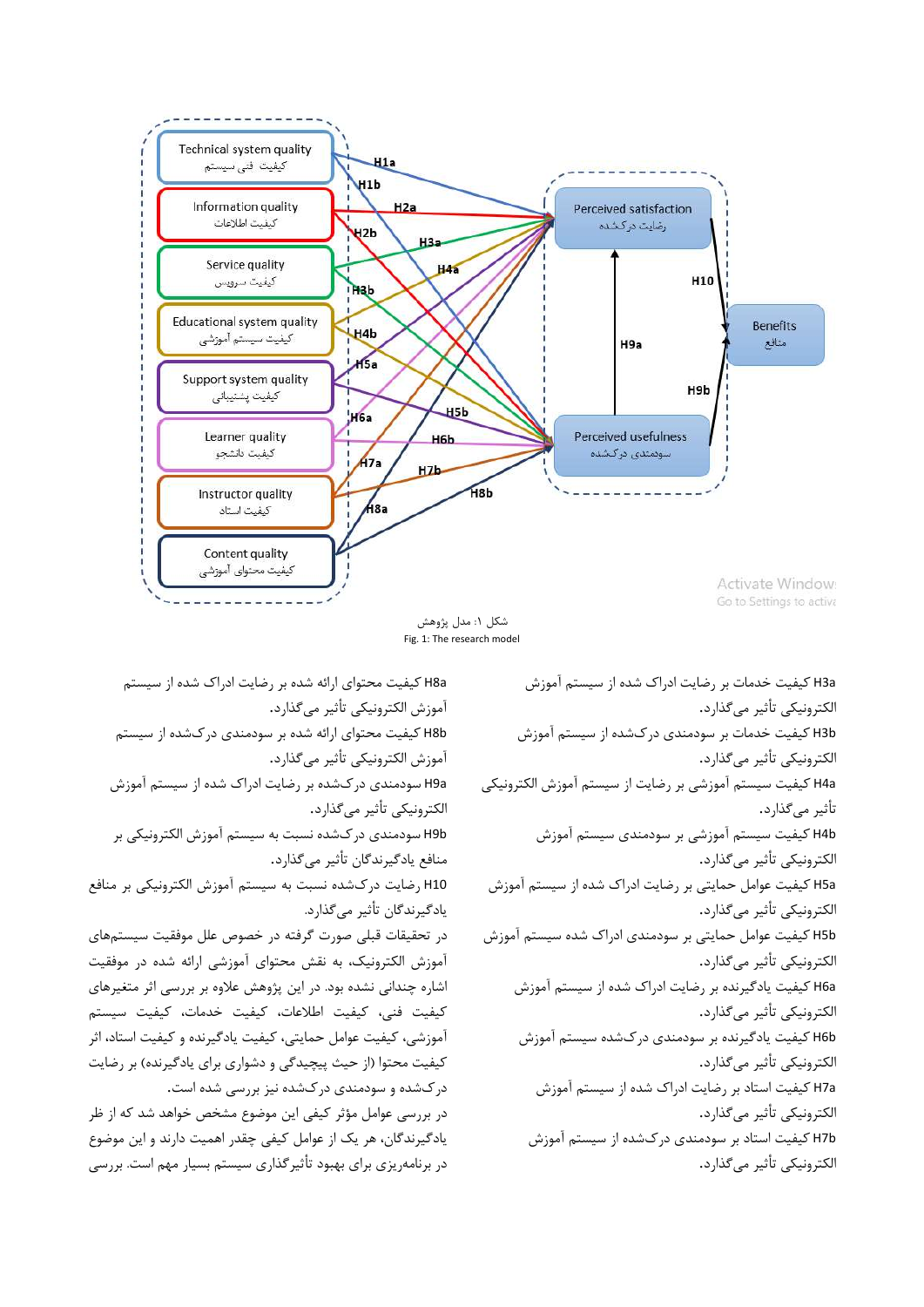اثر پيچيدگی محتوا برای پاسخ به اين پرسش انجام میشود كه در صورت پيچيده بودن محتوا ممکن است كاربر سيستم نتواند از مزایا ی ارائه شده در سيستم به ميزان كافی استفاده كند؟ و آیا مقدار زیاد این پيچيدگی بر ميزان مفيد بودن دوره براي يادگيرنده مؤثر است و منجر به نارضایتی یادگيرندگان از سيستم خواهد شد؟

كيفيت محتوای ارائه شده دارای ابعاد بسياری است و معمولاً برای ارزیابی آن از آزمون های قبل و بعد از دوره به روش كرک پاتریک استفاده میشود. با توجه به این روش ارزیاب ی كه مبنای آن ميزان مفيد بودن دوره برای یادگیرندگان است، در این پژوهش از معیار «میزان پیچیدگی محتوا از نظر یادگيرنده« استفاده شده است.

### **روش تحقیق**

در این تحقیق از نتایج پژوهش های بنیادی برای انجام تحقیق استفاده شده است و هدف آن ارائه راهکارهای کاربردی برای افزایش موفقیت سيستمهای آموزش الکترونيک است و بنابراین یک تحقيق كاربردی به حساب می آید.

جمع آوری دادههای آماری، از دو جامعه نمونه محدود (دانشجویان ارشد فناوری اطلاعات دانشگاه پيام نور غرب و دانشگاه الزهرا) انجام شده است و میتوان تحقيق حاضر را يک تحقيق توصيفی از نوع مطالعه موردی بهحساب آورد. همچنين براي دستيابي به اهداف تحقيق، بررسي رابطه بين متغيرهای مدل انجام شده است و از این جهت یک تحقيق همبستگی است.

تعداد نمونه جامعه آماری انتخاب شده دانشگاه پيام نور غرب 200 نفر و تعداد نمونه جامعه آمار ی انتخاب شده دانشگاه الزهرا 70 نفر است و در مجموع طبق فرمول كوكران تعداد 158 پرسشنامه جمع آور ی شده است. تعداد ۶ عدد از پرسشنامهها فاقد اعتبار تشخيص داده شد و از نمونه آماری حذف شد و تحليل بر رو ی 152 پرسش نامه باقيمانده انجام گرفت.

پرسش نامه شامل دو بخش است، بخش اول اطالعات عمومی در خصوص پاسخ دهندگان و بخش دوم سؤالات طراحی شده در مورد ارزیابی متغيرها. در بخش دوم 51 سؤال با توجه به 11 متغ ير موجود گنجانده شده است كه برای پاسخ به آن از طيف ليكرت ۵ تايی برای بيان توافق استفاده شده است.

برای سنجش سازگاری درونی پرسشiامه، از آلفای كرونباخ استفاده شد كه برای تمام متغيرها مقداری كمتر از 0.7 بهدست آمد كه نشان دهنده پایایی مدل است. در این تحقيق دادههای حاصل از پرسش نامه به دو روش توصيفی و استنباطی تجزیه وتحليل شده و داده های خام با استفاده از تکنيکهای آماري و نرمافزار Smart PLS3 مورد تجزیهوتحليل قرار گرفته است. تجزیهوتحليل فرضيههای تحقيق با استفاده از تکنيک حداقل مربعات جزیی انجام شده است.

در تحليل داده به روش PLS برازش مدل اندازه گيری، برازش مدل ساختاری، برازش كلی مدل و آزمون فرضيهها انجام شد. برای بررسی

برازش مدلهای اندازه گيری پایایی شاخص، روایی همگرا و روایی واگرا بررسی شد. پایایی شاخص نیز طبق پیشنهاد داوری و رضازاده [٢٣] توسط سه معيار ضرايب بارهای عاملی، آلفای كرونباخ و پايایی تركيبی مورد سنجش قرار گرفت. بررسی برازش مدل ساختاری طبق پيشنهاد هایر و همکاران [24] به این ترتيب انجام شد: آزمون تورش واریانس VIF، بررسی ضرایب معنادار ی Z، معيار 2R و معيار 2Q. برازش كلی مدل با كمک معيار GOF بررسی شد.

#### **نتایج و بحث**

با استفاده از آزمون ضرایب بارهای عاملی مشخص شد ضریب INS1 كمتر از 0.4 است و باید حذف شود. گویههای 6TEC و7TEC و 2TEC و 5TECو 1TEC همچنين گویههای 6INF و 3INF و 5INF به ترتيب ضرایب از كمترین به بيشترین، دارای ضریب بزرگ تر از 0.4 و كوچک تر از 0.7 بودند و مقدار AVE كوچک تر از 0.5 است، بنابراین این گویهها باید بررسی و در صورت نياز از مدل حذف شوند.

ابتدا گویه6TEC حذف شد و محاسبه مجدد انجام گرفت. مقدار AVE به 0.5 نرسيد. این مراحل برای گویهها ی 7TEC و 2TEC تکرار شد تا مقدار AVE به باالتر از 0.5 برسد. گویه 6INF نيز حذف شد و مقدار AVE در محدوده مورد قبول واقع شد.

ضرایب 1EDU و 1SUP و 4LER و 4INS و 4BNT نيز دارای مقدار ی بزرگ تر از 0.4 و كوچک تر از 0.7 هستند كه با توجه به مقادیر مورد قبول AVE می توان این گویهها را حفظ نمود.

پس از اعمال تغييرات، آلفاى كرونباخ براى تمام متغيرها به جز متغيرهای EDU و INS مقداری باالتر از 0.7 دارد. ضریب آلفای كرونباخ این دو متغير، این بخش از پرسش نامه را در محدوده »متوسط« از نظر پایایی قرار میدهد كه با توجه به نزدیکی مقدار آن به 0.7 و باال بودن بقيه ضرایب، این مقدار قابل قبول است.

مقدار پایایی تركيبی (CR) برای تمام سازهها مطابق ستون Composite Reliability در جدول باالتر از 0.7 و قابل قبول است. همچنان كه چين [25] معتقد است ضریب Rho نسبت به آلفای كرونباخ از اطمينان بيشتری برخوردار است. به ضریب Rho گاهی ضریب دایلون-گولداشتين نيز گفته میشود. طبق جدول اين مقدار برای تمام سازهها به جز EDU در سطح قابل قبول )بيشتر از 0.7( قرار دارد و برای EDU نيز بسيار نزدیک به ۰.۷ است. طبق ستون آخر جدول مقدار AVE برای تمام سازه ها در محدوده مورد قبول یعنی ب يشتر از 0.5 قرار دارد و این مقادیر روایی همگرای مدل را تأیید میكند.

با توجه به ماتریس فورنل و لاركر مطابق جدول ٢، مقدار جذر AVE متغيرها كه در قطر اصلی ماتریس قرارگرفتهاند، از مقدار همبستگی ميان آنها كه در خانـههـای زیـرین و چـپ قطراصلی درج شده بيشتر است. ازاین رو می توان گفت كه در پژوهش حاضر، سـازهها در مـدل، تعامـل بيشتری با شاخصهای خود دارند تا با سازه های دیگر و روایی واگرای مدل در حد مناسب است.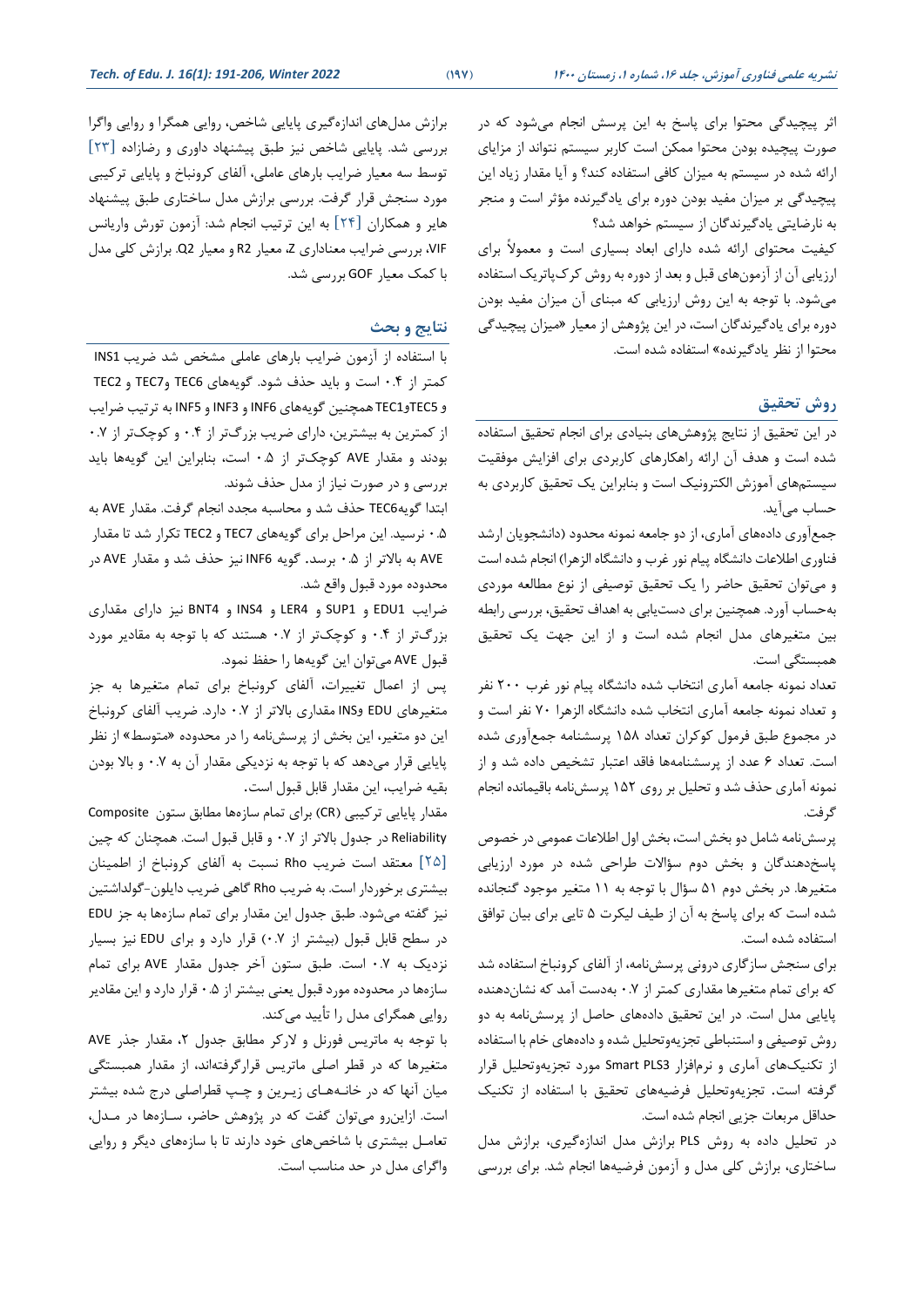| Item                | Cronbach's Alpha | rho A       | <b>Composite Reliability</b> | AVE     |
|---------------------|------------------|-------------|------------------------------|---------|
| گويه                | آلفای کرونباخ    | ضریب پایایی | پایایی ترکیبی                | ميانگين |
| <b>BNT</b>          | 0.824            | 0.842       | 0.884                        | 0.657   |
| منافع               |                  |             |                              |         |
| CPX                 | 0.769            | 0.814       | 0.849                        | 0.586   |
| كيفيت محتواي أموزشي |                  |             |                              |         |
| EDU                 | 0.676            | 0.692       | 0.799                        | 0.501   |
| كيفيت سيستم آموزشي  |                  |             |                              |         |
| <b>INF</b>          | 0.760            | 0.763       | 0.839                        | 0.512   |
| كيفيت اطلاعات       |                  |             |                              |         |
| <b>INS</b>          | 0.686            | 0.727       | 0.810                        | 0.523   |
| كيفيت استاد         |                  |             |                              |         |
| LER                 | 0.830            | 0.875       | 0.881                        | 0.602   |
| كيفيت دانشجو        |                  |             |                              |         |
| SAT                 | 0.913            | 0.914       | 0.939                        | 0.793   |
| رضايت دركشده        |                  |             |                              |         |
| SRV<br>كيفيت سرويس  | 0.806            | 0.805       | 0.873                        | 0.634   |
| <b>SUP</b>          |                  |             |                              |         |
| كيفيت پشتيباني      | 0.761            | 0.825       | 0.837                        | 0.568   |
| <b>TEC</b>          | 0.712            | 0.718       | 0.823                        | 0.540   |
| كيفيت فنى سيستم     |                  |             |                              |         |
| USF                 | 0.889            | 0.897       | 0.923                        | 0.750   |
| سودمندی در کشده     |                  |             |                              |         |
|                     |                  |             |                              |         |

جدول:1 بارهای عاملی، آلفای كرونباخ ، پایا یی تركيبی، ميانگين Table 1: Factor loadings, Cronbach's alpha, composite reliability and AVE

|                     | <b>BNT</b> | CPX      | EDU           | INF   | <b>INS</b> | LER   | SAT                                                                | SRV   | SUP   | TEC   | <b>USF</b> |
|---------------------|------------|----------|---------------|-------|------------|-------|--------------------------------------------------------------------|-------|-------|-------|------------|
|                     | منافع      |          |               |       |            |       | كيفيت كيفيت رضايت كيفيت كيفيت كيفيت كيفيت كيفيت                    |       |       | كيفيت | سودمندى    |
|                     |            |          |               |       |            |       | درکشده فنی پشتیبانی سرویس درکشده دانشجو استاد اطلاعات سیستم محتوای |       |       |       |            |
|                     |            |          | أموزشى أموزشى |       |            |       |                                                                    |       |       | سيستم |            |
| <b>BNT</b>          | 0.811      |          |               |       |            |       |                                                                    |       |       |       |            |
| منافع               |            |          |               |       |            |       |                                                                    |       |       |       |            |
| <b>CPX</b>          | $-0.383$   | 0.766    |               |       |            |       |                                                                    |       |       |       |            |
| كيفيت محتواي آموزشي |            |          |               |       |            |       |                                                                    |       |       |       |            |
| EDU                 | 0.549      | $-0.173$ | 0.708         |       |            |       |                                                                    |       |       |       |            |
| كيفيت سيستم أموزشي  |            |          |               |       |            |       |                                                                    |       |       |       |            |
| INF                 | 0.445      | $-0.087$ | 0.491         | 0.716 |            |       |                                                                    |       |       |       |            |
| كيفيت اطلاعات       |            |          |               |       |            |       |                                                                    |       |       |       |            |
| <b>INS</b>          | 0.645      | $-0.302$ | 0.441         | 0.373 | 0.723      |       |                                                                    |       |       |       |            |
| كيفيت استاد         |            |          |               |       |            |       |                                                                    |       |       |       |            |
| LER                 | 0.684      | $-0.288$ | 0.501         | 0.574 | 0.582      | 0.776 |                                                                    |       |       |       |            |
| كيفيت دانشجو        |            |          |               |       |            |       |                                                                    |       |       |       |            |
| SAT                 | 0.724      | $-0.454$ | 0.490         | 0.550 | 0.561      | 0.725 | 0.890                                                              |       |       |       |            |
| رضایت در کشده       |            |          |               |       |            |       |                                                                    |       |       |       |            |
| SRV                 | 0.337      | $-0.078$ | 0.548         | 0.553 | 0.353      | 0.430 | 0.402                                                              | 0.796 |       |       |            |
| كيفيت سرويس         |            |          |               |       |            |       |                                                                    |       |       |       |            |
| SUP                 | 0.485      | $-0.078$ | 0.578         | 0.541 | 0.443      | 0.420 | 0.404                                                              | 0.568 | 0.754 |       |            |
| كيفيت پشتيباني      |            |          |               |       |            |       |                                                                    |       |       |       |            |
| <b>TEC</b>          | 0.482      | $-0.323$ | 0.500         | 0.608 | 0.484      | 0.568 | 0.676                                                              | 0.491 | 0.393 | 0.735 |            |
| كيفيت فنى سيستم     |            |          |               |       |            |       |                                                                    |       |       |       |            |
| <b>USF</b>          | 0.686      | $-0.323$ | 0.310         | 0.538 | 0.439      | 0.609 | 0.682                                                              | 0.200 | 0.290 | 0.358 | 0.866      |
| سودمندى دركشده      |            |          |               |       |            |       |                                                                    |       |       |       |            |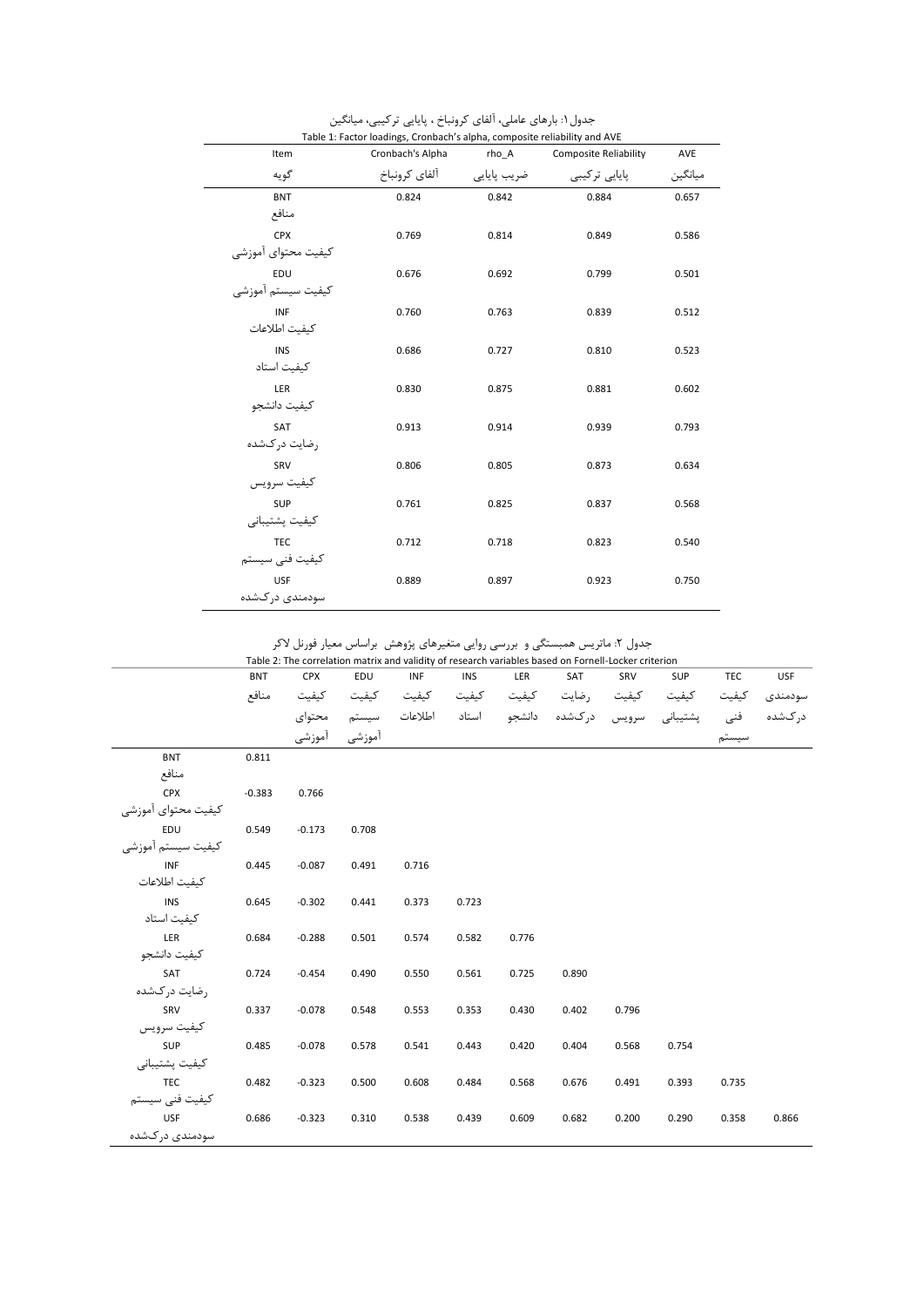پذیرفته میشوند.

پس از انجام آزمون های برازش مدل، می توان براساس نتایج بهدست آمده، قبول یا رد فرضيههای تحقيق را بررسی كرد. حاصل انجام عمليات بوت استرپينگ با 5000 نمونه در جدول 5 موجود است. در صورتیكه یک مسير دارای مقدار آماره t بزرگ تر از 1.96 باشد؛ می توان فرضيه مرتبط با آن مسير را پذیرفت. در پژوهش حاضر از بين 19 فرضيه، 9 فرضيه رد شده است و 10 فرضيه قابل پذیرش می باشد. نتایج تحليل نشان میدهد كيفيت فنی، كيفيت یادگيرنده و كيفيت محتوای آموزشی بر ميزان رضايت ادراک شده از سيستم آموزش الکترونيکي تأثير میگذارد. بنابراين فرضيههای H1a و H8a و H8a

عالوه بر ماتریس فورنل و الرگر شاخص دیگری با عنوان HTMT نيز برای كمک به تشخيص روایی واگرا وجود دارد كه میتواند با قدرت بيشتری روایی واگرای مدل را تأیید كند. حد مجاز معیار HTMT میزان ۰.۸۵ تا 0.9 است. اگر مقادیر این معيار كمتر از حد مجاز باشد؛ روایی واگرا قابل قبول است و مقادیر مندرج در جدول 3 روایی واگرا را تأیيد میكند. برای بررسی برازش مدل ساختاری (مدل درونی)، آزمون تورش واریانس VIF انجام شد. سطح قابل قبول این ضریب باید كمتر از عدد 5 باشد . این ضریب برای سازه های این مدل مطابق جدول 4 است كه برای تمام سازهها دارای مقدار كوچک تر از ۵ و در محدوده قابل قبول میباشد.

|                     |            |            |               | جدول ٣: شاخص روايي واگرا HTMT               |       |       |                                                                    |       |       |       |         |
|---------------------|------------|------------|---------------|---------------------------------------------|-------|-------|--------------------------------------------------------------------|-------|-------|-------|---------|
|                     |            |            |               | Table 3: Heterotrait-Monotrait Ratio (HTMT) |       |       |                                                                    |       |       |       |         |
|                     | <b>BNT</b> | <b>CPX</b> | EDU           | <b>INF</b>                                  | INS   | LER   | SAT                                                                | SRV   | SUP   | TEC   | USF     |
|                     | منافع      | كيفيت      | كيفيت         | كيفيت                                       |       |       | رضايت كيفيت كيفيت                                                  | كيفيت | كيفيت | كيفيت | سودمندى |
|                     |            |            |               |                                             |       |       | درکشده فنی پشتیبانی سرویس درکشده دانشجو استاد اطلاعات سیستم محتوای |       |       |       |         |
|                     |            |            | آموزشی آموزشی |                                             |       |       |                                                                    |       |       | سيستم |         |
| <b>BNT</b>          |            |            |               |                                             |       |       |                                                                    |       |       |       |         |
| منافع               |            |            |               |                                             |       |       |                                                                    |       |       |       |         |
| CPX                 | 0.445      |            |               |                                             |       |       |                                                                    |       |       |       |         |
| كيفيت محتواي أموزشي |            |            |               |                                             |       |       |                                                                    |       |       |       |         |
| EDU                 | 0.705      | 0.253      |               |                                             |       |       |                                                                    |       |       |       |         |
| كيفيت سيستم أموزشى  |            |            |               |                                             |       |       |                                                                    |       |       |       |         |
| <b>INF</b>          | 0.553      | 0.201      | 0.686         |                                             |       |       |                                                                    |       |       |       |         |
| كيفيت اطلاعات       |            |            |               |                                             |       |       |                                                                    |       |       |       |         |
| <b>INS</b>          | 0.843      | 0.430      | 0.588         | 0.511                                       |       |       |                                                                    |       |       |       |         |
| كيفيت استاد         |            |            |               |                                             |       |       |                                                                    |       |       |       |         |
| LER                 | 0.798      | 0.325      | 0.619         | 0.715                                       | 0.743 |       |                                                                    |       |       |       |         |
| كيفيت دانشجو        |            |            |               |                                             |       |       |                                                                    |       |       |       |         |
| SAT                 | 0.829      | 0.511      | 0.599         | 0.659                                       | 0.701 | 0.798 |                                                                    |       |       |       |         |
| رضايت دركشده        |            |            |               |                                             |       |       |                                                                    |       |       |       |         |
| SRV                 | 0.402      | 0.185      | 0.752         | 0.700                                       | 0.456 | 0.509 | 0.466                                                              |       |       |       |         |
| كيفيت سرويس         |            |            |               |                                             |       |       |                                                                    |       |       |       |         |
| SUP                 | 0.598      | 0.158      | 0.819         | 0.672                                       | 0.585 | 0.466 | 0.432                                                              | 0.693 |       |       |         |
| كيفيت پشتيباني      |            |            |               |                                             |       |       |                                                                    |       |       |       |         |
| <b>TEC</b>          | 0.629      | 0.421      | 0.700         | 0.823                                       | 0.679 | 0.711 | 0.835                                                              | 0.645 | 0.501 |       |         |
| كيفيت فنى سيستم     |            |            |               |                                             |       |       |                                                                    |       |       |       |         |
| <b>USF</b>          | 0.785      | 0.358      | 0.358         | 0.651                                       | 0.539 | 0.701 | 0.749                                                              | 0.230 | 0.316 | 0.443 |         |
| سودمندی در کشده     |            |            |               |                                             |       |       |                                                                    |       |       |       |         |

جدول ۴: نتيجه آزمون تورش واريانس VIF

|                     | Table 4: Collinearity Statistics (VIF)- Inner VIF Values |            |        |            |            |        |        |       |       |       |            |
|---------------------|----------------------------------------------------------|------------|--------|------------|------------|--------|--------|-------|-------|-------|------------|
|                     | <b>BNT</b>                                               | <b>CPX</b> | EDU    | <b>INF</b> | <b>INS</b> | LER    | SAT    | SRV   | SUP   | TEC   | <b>USF</b> |
|                     | منافع                                                    | كيفيت      | كيفيت  | كيفيت      | كيفيت      | كيفيت  | , ضایت | كيفيت | كيفيت | كيفيت | سودمندى    |
|                     |                                                          | محتواي     | سيستم  | اطلاعات    | استاد      | دانشجو | دركشده | سرويس | يشتي  | فنى   | د, کشده    |
|                     |                                                          | أموزشى     | أموزشى |            |            |        |        |       |       | سيستم |            |
| <b>BNT</b>          |                                                          |            |        |            |            |        |        |       |       |       |            |
| منافع               |                                                          |            |        |            |            |        |        |       |       |       |            |
| <b>CPX</b>          |                                                          |            |        |            |            |        | 1.301  |       |       |       | 1.217      |
| کیفیت محتوای آموزشی |                                                          |            |        |            |            |        |        |       |       |       |            |
| EDU                 |                                                          |            |        |            |            |        | 1.908  |       |       |       | 1.908      |
| کیفیت سیستم آموزشی  |                                                          |            |        |            |            |        |        |       |       |       |            |
| <b>INF</b>          |                                                          |            |        |            |            |        | 2.702  |       |       |       | 2.245      |
| كيفيت اطلاعات       |                                                          |            |        |            |            |        |        |       |       |       |            |
| <b>INS</b>          |                                                          |            |        |            |            |        | 1.800  |       |       |       | 1.760      |
| كيفيت استاد         |                                                          |            |        |            |            |        |        |       |       |       |            |
| LER                 |                                                          |            |        |            |            |        | 2.443  |       |       |       | 2.120      |
| كيفيت دانشجو        |                                                          |            |        |            |            |        |        |       |       |       |            |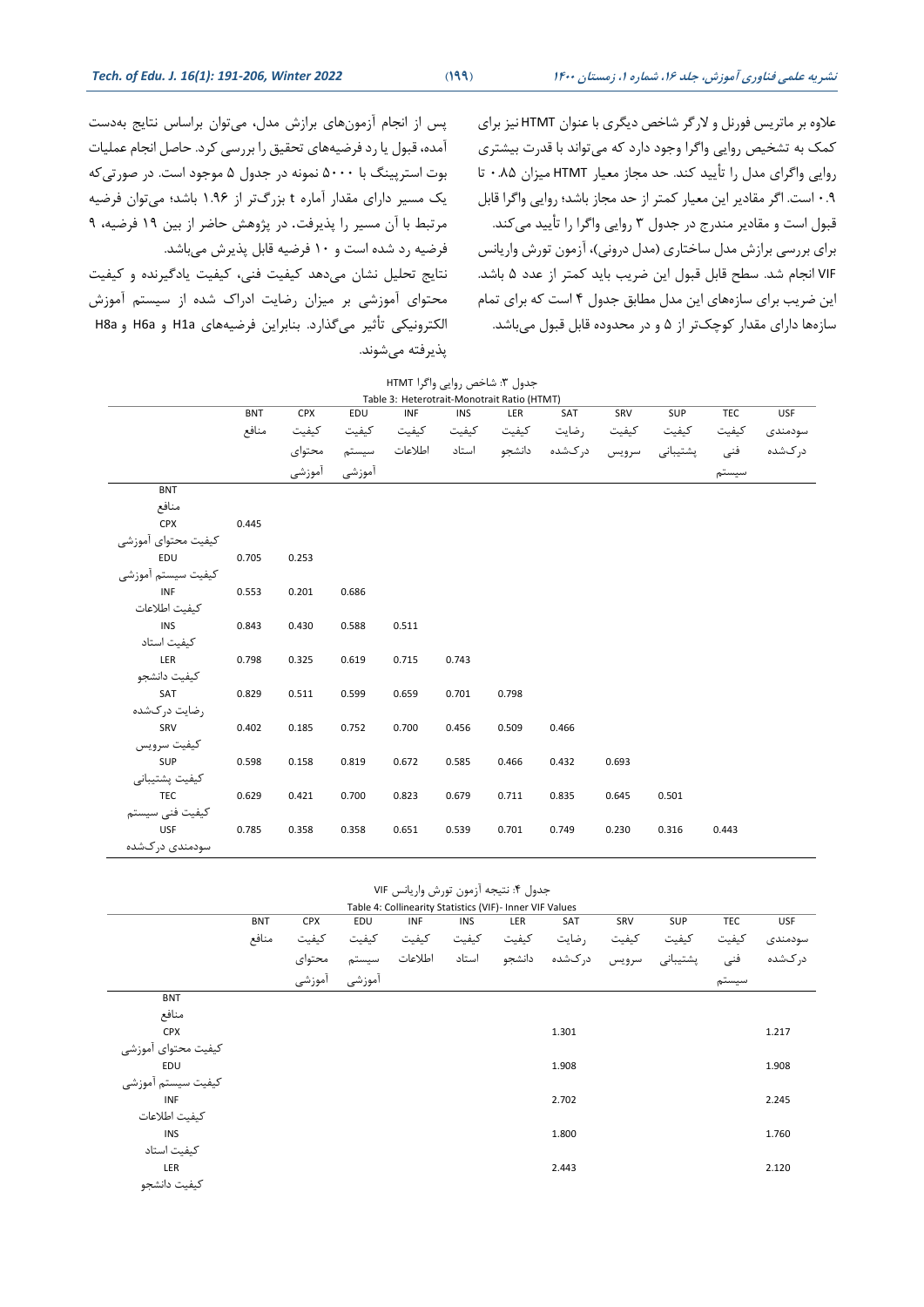| SAT             | 1.868 |       |       |
|-----------------|-------|-------|-------|
| رضايت دركشده    |       |       |       |
| SRV             |       | 1.936 | 1.864 |
| كيفيت سرويس     |       |       |       |
| SUP             |       | 1.968 | 1.967 |
| كيفيت پشتيباني  |       |       |       |
| TEC             |       | 2.189 | 2.122 |
| كيفيت فنى سيستم |       |       |       |
| <b>USF</b>      | 1.868 | 2.041 |       |
| سودمندی در کشده |       |       |       |

| جدول ۵: ضرایب مسیر<br>Table 5: Path coefficients |                       |                                      |                                    |              |                   |  |  |  |  |
|--------------------------------------------------|-----------------------|--------------------------------------|------------------------------------|--------------|-------------------|--|--|--|--|
| $\cdot$ H                                        | Path                  | <b>Standard Deviation</b><br>(STDEV) | <b>T Statistics</b><br>( O/STDEV ) | P Values     | Support           |  |  |  |  |
| فرضيه                                            | مسير                  | انحراف معيار                         | آماره t                            | مقدار احتمال | پشتیبانی از فرضیه |  |  |  |  |
| H1a                                              | TEC -> SAT            | 0.064                                | 5.263                              | 0            | Accepted          |  |  |  |  |
| H <sub>1</sub> b                                 | TEC -> USF            | 0.097                                | 1.865                              | 0.062        | Rejected          |  |  |  |  |
| H <sub>2</sub> a                                 | $INF \rightarrow SAT$ | 0.075                                | 0.954                              | 0.34         | Rejected          |  |  |  |  |
| H <sub>2</sub> b                                 | $INF \rightarrow USE$ | 0.095                                | 4.962                              | $\mathbf 0$  | Accepted          |  |  |  |  |
| H <sub>3</sub> a                                 | SRV -> SAT            | 0.059                                | 0.549                              | 0.583        | Rejected          |  |  |  |  |
| H <sub>3</sub> b                                 | SRV->USF              | 0.1                                  | 1.884                              | 0.06         | Rejected          |  |  |  |  |
| H <sub>4</sub> a                                 | EDU -> SAT            | 0.062                                | 0.742                              | 0.458        | Rejected          |  |  |  |  |
| H <sub>4</sub> b                                 | EDU -> USF            | 0.091                                | 0.104                              | 0.917        | Rejected          |  |  |  |  |
| H <sub>5a</sub>                                  | SUP -> SAT            | 0.065                                | 0.485                              | 0.627        | Rejected          |  |  |  |  |
| H <sub>5</sub> b                                 | SUP -> USF            | 0.087                                | 0.305                              | 0.76         | Rejected          |  |  |  |  |
| H <sub>6a</sub>                                  | $LER \rightarrow SAT$ | 0.068                                | 3.554                              | 0            | Accepted          |  |  |  |  |
| H <sub>6</sub> b                                 | $LER \rightarrow USE$ | 0.09                                 | 4.394                              | $\mathbf 0$  | Accepted          |  |  |  |  |
| H <sub>7a</sub>                                  | $INS - > SAT$         | 0.063                                | 0.584                              | 0.559        | Rejected          |  |  |  |  |
| H7b                                              | $INS - > USE$         | 0.071                                | 1.961                              | 0.05         | Accepted          |  |  |  |  |
| H <sub>8a</sub>                                  | $CPX \rightarrow SAT$ | 0.049                                | 2.883                              | 0.004        | Accepted          |  |  |  |  |
| H <sub>8</sub> b                                 | $CPX \rightarrow USF$ | 0.074                                | 2.747                              | 0.006        | Accepted          |  |  |  |  |
| H <sub>9a</sub>                                  | USF -> SAT            | 0.068                                | 5.277                              | 0            | Accepted          |  |  |  |  |
| H <sub>9</sub> b                                 | $USF \rightarrow BNT$ | 0.078                                | 4.635                              | $\mathbf 0$  | Accepted          |  |  |  |  |
| H10                                              | SAT->BNT              | 0.083                                | 5.786                              | $\mathbf 0$  | Accepted          |  |  |  |  |

همچنين طبق جدول نتایج، كيفيت اطالعات، كيفيت سرویس، كيفيت سيستم آموزشی ، كيفيت خدمات حمایتی و كيفيت استاد بر ميزان رضایت ادراک شده از سیستم آموزش الکترونیکی تأثیری ندارد و مقادیر value-tنيز در تمام آنها بسيار كمتر از 1.64 است. بنابراین a2H و .نمیشوند پذیرفته H7a و H5a و H4a وH3a

مقدار values-t بيانگر این موضوع است كه كيفيت اطالعات، كيفيت یادگيرنده و كيفيت استاد و كيفيت محتوای آموزشی بر سودمند ی درکشده از سيستم آموزش الکترونيک مؤثر هستند؛ پس فرضيات .میشوند پذیرفته H8b و H7b و H6b وH2b

تأثير كيفيت فنی بر ميزان سودمندی ادراک شده (H1b) دارای آماره tبامقدار ۱.۸۶۵ است كه این فرضیه را رد میكند.

تأثير كيفيت سرویس بر ميزان سودمندی ادراک شده (b3H (نيز دارای آماره t بامقدار 1.884 و غيرقابل پذیرش است.

كيفيت سيستم آموزشی و كيفيت عوامل حمايتی تأثيری بر ميزان سودمندی درک شده (b4H (ندارد.

سودمندی ادراک شده به ميزان قابل توجهی بر رضایت ادراک شده مؤثر است (a9H (و همچنين سودمند ی ادراک شده (b9H (و رضایت ادراک شده (10H (به ميزان قابل توجهی بر روی منافع استفاده از سيستم آموزش الکترونيک تأثير دارد.

نتایج نشان می دهد كيفيت فنی سيستم شامل سادگی ساختار و سهولت استفاده، در دسترس بودن، انعطاف پذیری، پایداری(دائم خراب نشدن) و حفاظت از اطلاعات، بر میزان رضایت یادگیرندگان مؤثر است اما بر حس »سودمند ی درکشده« از سيستم اثر ندارد. تأثير رضایت بر منافع با نتایج تحقيقات الفریحت و همکاران [26] و ملهم و ونگ [27] سازگار است. نتيجه پژوهش حسن زاده و همکاران نيز نشان داد هرچه كيفيت فنی سيستمهای آموزش الکترونيکی بيشتر باشد، رضايت كاربر بيشتر میشود. نتایج با دستاوردهای زاهدیفرد، حسینی و همکاران، ستا و همکاران و مرجانویک و همکاران همسو است. همچنين با نتایج الهی و همکاران همسوست كه نشان دادند عدم ارائـه مناسـب و بـا كيفيـت دورههـا ناشی از سيستمهای با كيفيت نسبتاً نامناسب بر رضایت یادگيرندگان مؤثر است.

سدان و كيو [28] و سدان [29] نشان دادند كه كيفيت فنی سيستم تعيين كننده اساسی سودمندي است كه با نتايج اين تحقيق مغاير است. طبق پژوهش رضایی راد نيز امنيت وبسایت كه از عوامل فنی محسوب میشود در موفقيت سيستم مؤثر است. نتایج تحقيق مرید نياز ی و همکاران نيز زیرساخت های فناوری را از عوامل مهم موفقيت سيستم آموزش الکترونيک بيان كرده است؛ اما در این تحقيق مشخص شده كه كيفيت فنی سيستم بر سودمندی درکشده مؤثر نيست؛ بنابراین بر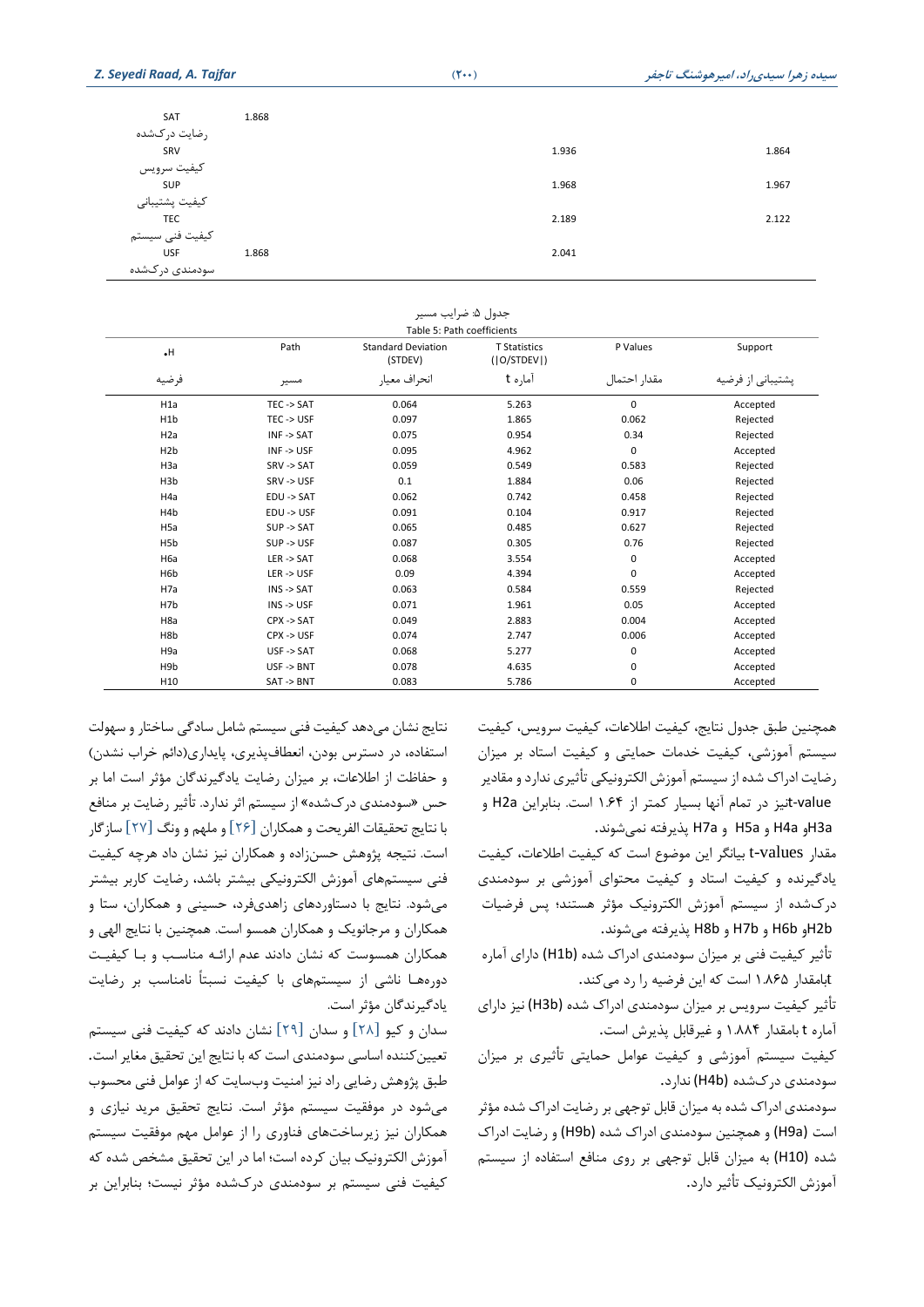منافع یادگيرنده اثری ندارد. البته تحقيقات سليانا و همکاران نيز ارتباط كيفيت سيستم و رضایت یادگيرندگان را رد كرده است.

كيفيت اطالعات شامل موارد ی مثل وجود و در دسترس بودن اطالعات مورد نياز، سهولت استفاده، بهروز بودن، وضوح و نحوه نمایش اطلاعات(قلمها، تصاویر...) در سيستم آموزش الکترونيک است. نتيجه تحقيق نشان میدهد، كيفيت اطالعات تأثيری در ميزان رضایت درکشده از سيستم ندارد ؛ اما به ميزان قابل توجهی بر سودمند ی سيستم مؤثر است (4.962=value-t (كه منجر به افزایش »منافع« یادگيرندگان و موفقيت سيستم آموزش الکترونيک خواهد شد. این نتيجه مخالف نتایج تحقيق الهی و همکاران است كه در آن كيفيت رسانه بر رضایت استفاده كنندگان مؤثر بوده است. همچنين با نتایج تحقيقات شيوفن لين، حسن زاده و همکاران، شهزاد و همکاران، مرادي، زاهدیفرد، یانگلی و همکاران و سليانا و همکاران نيز همخوانی ندارد. نتيجه پژوهش با تحقيقات كلوبس و مک گيل [30] ، ائوم و همکاران [31] و ساری و همکاران [32] مغایرت دارد كه رابطه معنیداری بين كيفيت اطالعات و رضایت از LMS یافتند. در مورد اثر كيفيت اطالعات بر سودمندی درک شده با نتایج پژوهش متقيان و همکاران، مرادی و زاهدی فرد همسو است كه نشان دادند كيفيت اطلاعات بر ميزان سودمندی سيستم تأثير دارد. همچنين با مطالعه چن [٣٣] سازگار است. با توجه به اثر سودمند ی درک شده بر رضایت درک شده، می توان نتيجه گرفت بهطور كلی كيفيت اطالعات بر موفقيت سيستم مؤثر است. این نتيجه با نتيجه رضایی راد و محمدی كه ارائه و طراحی را از عوامل موفقيت سيستم آموزش الكترونيک مي داند نيز منطبق است.

كيفيت خدمات(سرویس) مواردی مانند وجود دستورالعملها برای استفاده از سيستم، راهنمایی آنالین، نحوه ارتباط با كاركنان فناور ی اطالعات و پاسخگویی آنها در زمان بروز خطا را شامل می شود. نتيجه بررسی نشان میدهد كيفيت سرويس هيچ تأثيری بر «رضايت درکشده« ندارد. مقدار value-t در اثر كيفيت خدمات بر سودمند ی درکشده برابر 1.884 و بسيار به عدد 1.96 نزدیک است؛ اما با این حال نشان میدهد كيفيت سرويس بر «سودمندی دركشده» مؤثر نيست. نتيجه بهدست آمده از اثر كيفيت سرویس بر ميزان رضایت با پژوهش های حسن زاده، كنعانی و الهی، سليانا و همکاران همسو است؛ اما با نتایج تحقيق شيوفنلين و یانگلی و همکاران و ملهم و ونگ كه كيفيت خدمات را بر رضایت مؤثر میدانند مغایر است. مقایسه این نتيجه با تحقيقات شهزاد و همکاران نياز به بررسیهای بيشتری دارد. آنها نشان دادند كيفيت سرویس بر ميزان رضایت زنان از سيستم آموزش الکترونيک مؤثر است؛ اما تأثيری در ميزان رضایت مردان ندارد. در حاليكه در جامعه آماري اين پژوهش تعداد زنان بيشتر است اما نتيجه بدست آمده از پژوهش شهزاد و همکاران را رد میكند. پژوهش ها ی الفریحت و همکاران، یانگ لی و همکاران، گرال و سامرز [34] و زاهدیفرد اثر كيفيت خدمات بر ميزان رضايت را تأييد كرده است كه با نتيجه این تحقيق مغایر است. در ای ن پژوهش اثر كيفيت سرویس بر سودمندی نيز رد شده است. اين نتيجه با دستاورهای چين و همکاران،

متقيان و همکاران و مرادى مغاير است. در تحقيق الفريحت و همکاران نيز اثر كيفيت سرويس بر سودمندی رد شده است. همچنين تحقيق گرال و سامرز نيز اثر كيفيت سرویس بر ميزان سودمندی را تأیيد نکرد. بهصورت كلی نتایج پژوهش مشخص میكند كه كيفيت سرویس اثری بر روی منافع یادگيرنده ندارد در موفقيت سيستم آموزش الکترونيک مؤثر نيست.

نتيجه پژوهش نشان می دهد كيفيت سيستم آموزشی هيچ تأث يری بر رضایت و سودمندی درک شده ندارد. كيفيت سيستم آموزشی شامل امکاناتی مثل تالارهای گفتگو و چت، امکانات ارتباطی، سبکهای متنوع یادگيری و امکانات ارزشيابی است. این نتيجه با نتایج حاصل از تحقيق الفریحت و همکاران منطبق است. همچنین نتیجه تحقیق سلیانا و همکاران در مورد عدم تأثير كيفيت سيستم بر رضایت یادگيرندگان را تأیید می كند. شیوفن لین، حسن زاده و همکاران، كيم و همکاران [30] و محمدی، یانگ لی و همکاران، شهزاد و همکاران ، ستا و همکاران و ساری و همکاران نشان دادند كيفيت سيستم آموزشی بر رضایت كاربران مؤثر است كه با نتایج پژوهش حاضر مغایرت دارد. همچنين با تحقيقات لی و همکاران [36] و المایا و جليل [37] كه نشان دادند كيفيت سيستم آموزشی بر روی سودمندی درکشده تأثير دارد همسو نيست. همچنين مغایر نتيجه مرادی و زاهد ی فرد است كه كيفيت سيستم را بر رضایت كاربر و اثربخشی مؤثر می داند. بنابراین طبق نتایج به دست آمده، كيفيت سيستم آموزشی تأثيری در موفقيت سيستم آموزش الکترونيک نخواهد داشت .

منظور از عوامل حمایتی، موارد ی مانند حمایت از مالکيت معنوی، ملاحظات رفتاری، مجوزهای دسترسی به محتوا و ترویج استفاده از سيستم در چارچوب اخالقی و قانونی است. از نتایج تحليل آماری این پژوهش میتوان دریافت كيفيت عوامل حمايتی تأثيری بر رضايت درکشده و سودمند ی درک شده ندارد. این نتيجه با تحقيق الفریحت و همکاران و اوزكان و كسلر [38] مغایر است. بنابراین طبق نتایج بهدست آمده، كيفيت عوامل حمايتي تأثيري در موفقيت سيستم آموزش الکترونيک نخواهد داشت.

آنچه بهعنوان كيفيت یادگيرنده مطرح میشود شامل شاخصهایی مانند نگرش یادگيرنده نسبت به سيستم، ميزان ترس و دلهره زمان استفاده از سیستم، تجربه و توانمندی در استفاده و انجام وظایف درسی با استفاده از سيستم است. طبق نتایج بهدست آمده، كيفيت یادگيرنده به میزان زیادی بر رضایت در کشده و سودمندی درکشده مؤثر است. این نتایج با نتيجه تحقيقات الفریحت و همکاران ، اونگ، الی و وانگ [39]، كلوباس و مک گيل [40]، سان و همکاران [41] و اوزكان و كسلر منطبق است و همسو با نتایج تحقيقات پیچن سان و همکاران در مورد اثر اضطراب كامپي وتر یادگيرندگان بر رضایت آنهاست. همچنين مطابق دستاورد متقيان و همکاران در خصوص تأثير خوداتکايي بر مفيد بودن سيستم از دید كاربر است. بنابراین طبق نتایج بهدست آمده، كيفيت یادگيرنده در موفقيت سيستم آموزش الکترونيک مؤثر است.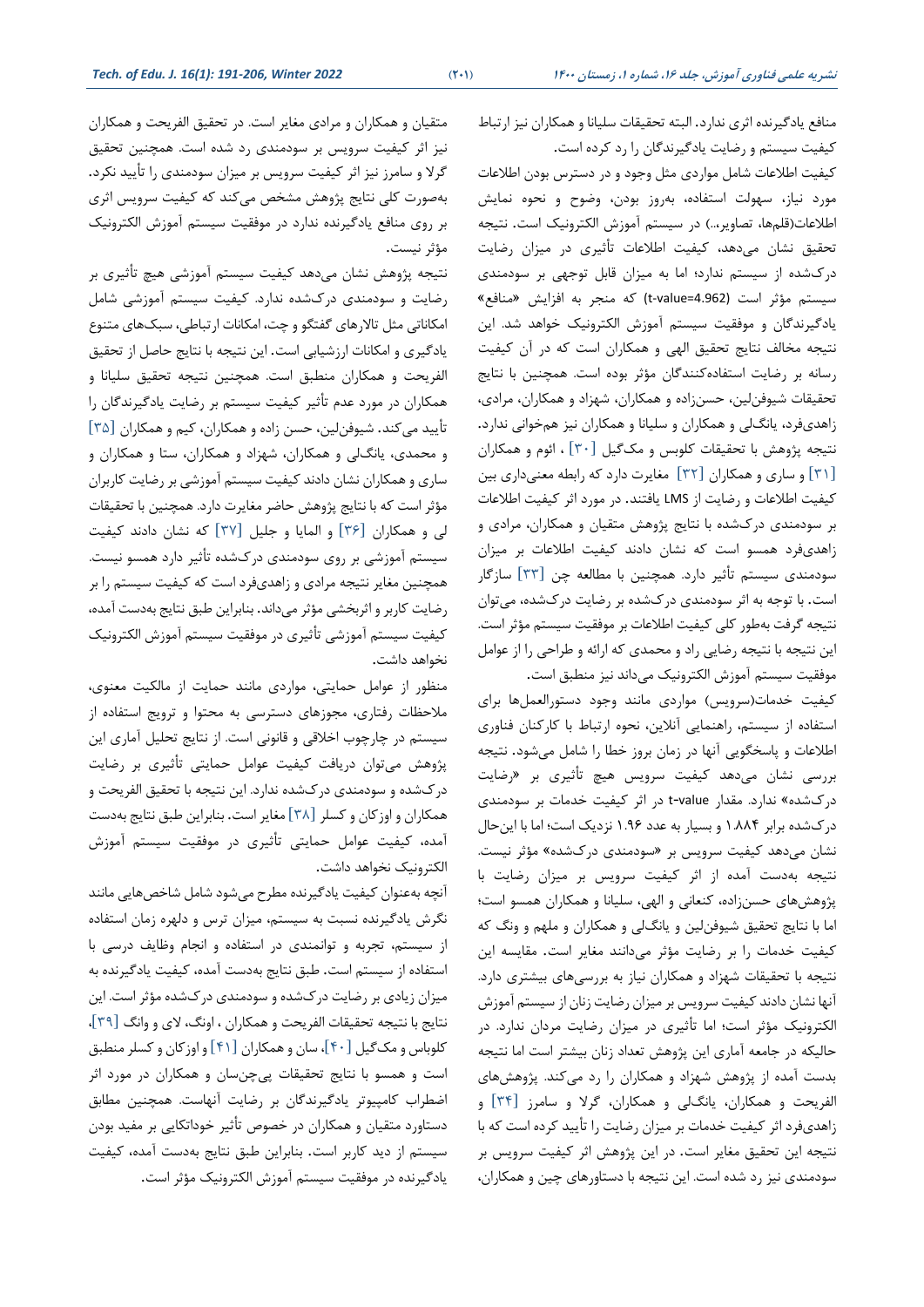نتيجه تحليل آماری نشان میدهد كه كيفيت استاد بر رضایت درکشده از سيستم آموزش الکترونيکی مؤثر نيست؛ اما بر سودمندی درکشده اثرگذار است. منظور از كيفيت استاد، اشتياق و همراهی او با یادگیرندگان برای استفاده از سیستم، تعامل با آنها از طریق امکانات موجود در سيستم و نگرش مثبت او به سيستم آموزش الکترونيکی است . مدل توسعه یافته توسط سان و همکاران و تحقيقات سيدرال و همکاران [42] نشان داد كيفيت استاد بر رضای ت درکشده مؤثر است كه با نتيجه حاصل از این تحقيق مغایر است. همچنين نتيجه تحقيق پیچنسان و همکاران مبنی بر اثر نگرش مربی نسبت به آموزش الکترونيکی بر رضایت یادگيرنده را تأیيد نمیكند. لوگا [43] و الفریحت و همکاران رابطه معنی دار مثبتی بين كيفيت استاد و سودمندی و رضایت كاربر یافتند كه ارتباط كيفيت استاد و سودمندی با نتایج بدست آمده از این تحقيق همسو است. با توجه به اثر سودمندی درکشده بر رضايت درکشده، می توان نتيجه گرفت به طور كلی ك يفيت استاد بر موفقيت سيستم مؤثر است.

در این تحقیق كیفیت محتوای ارائه شده با میزان دشواری و پیچیدگی آن برای یادگيرنده ارزیابی شده است كه شامل دشوار ی در فهم مطلب، انجام تکاليف و ارزشيابی میشود. نتيجه پژوهش همسو با دستاوردها ی پیچن سان و همکاران است كه نشان داد انعطاف پذی ری دوره آموزش الکترونيکی، کيفيت دوره و تنوع در ارزيابیها در رضايت يادگيرندگان مؤثر است. .این نتيجه با نتایج تحقيقات رضایی راد كه محتوای برنامه را در موفقيت سيستم مؤثر می داند و با پژوهش های بادله [44] و مطالعه لين و همکاران [45] و ملهم و ونگ منطبق است. همچنين نتایج

پژوهش رجبی و سلطانی مبنی بر تأثير كيفيت محتوای ارائه شده بر موفقيت سيستم آموزش الکترونيکی را تأیيد میكند. طبق نتایج بهدست آمده، كيفيت محتوای ارائه شده در موفقيت سيستم آموزش الکترونيک مؤثر است.

در این تحقیق سودمندی درکشده با تأثير سيستم آموزش الكترونيک در افزایش سرعت در انجام كارها، بهبود یادگيری و ایجاد حس مفي د بودن برای یادگیرنده تعریف شده است .نتایج تحقیقات حاضر هر دو فرضيه را با قدرت تأیيد كرد كه منطبق با نظرات دیویس [46]، الفریحت و همکاران، ارباق [47]، سدان، الصباو ی[48]، ليمایم و چونگ [49] در خصوص اثر سودمندی درک شده بر رضایت درکشده است. همچنين با نتایج تحقيقات هوانگ و همکاران[50]، پارک و همکاران [51]، لی و همکاران[52] و حسن و همکاران [53]، در مورد اثر سودمند ی درکشده بر منافع منطبق است.

رضایت درک شده به این معنا بکار گرفته شده است كه استفاده از سیستم برای یادگیرنده لذت بخش و راضی كننده است و تمام نیازهای او را برآورده می كند، بهعلاوه تجربه خوشحال كنندهای برای یادگیرنده فراهم میآورد. اثر رضایت درک شده بر منافع یادگيرنده در این تحقيق تأیيد شد كه مطابق نتایج تحقيق حسن زاده و همکاران، سيدرال و همکاران، ائوم و همکاران، سليانا و همکاران، یانگ لی و همکاران و شهزاد و همکاران است.

با توجه به نتایج حاصل از این پژوهش، مدل نهایی به صورت شکل2 مے باشد.

> شکل ۲: مدل نهایی پژوهش Fig. 2: Final research model

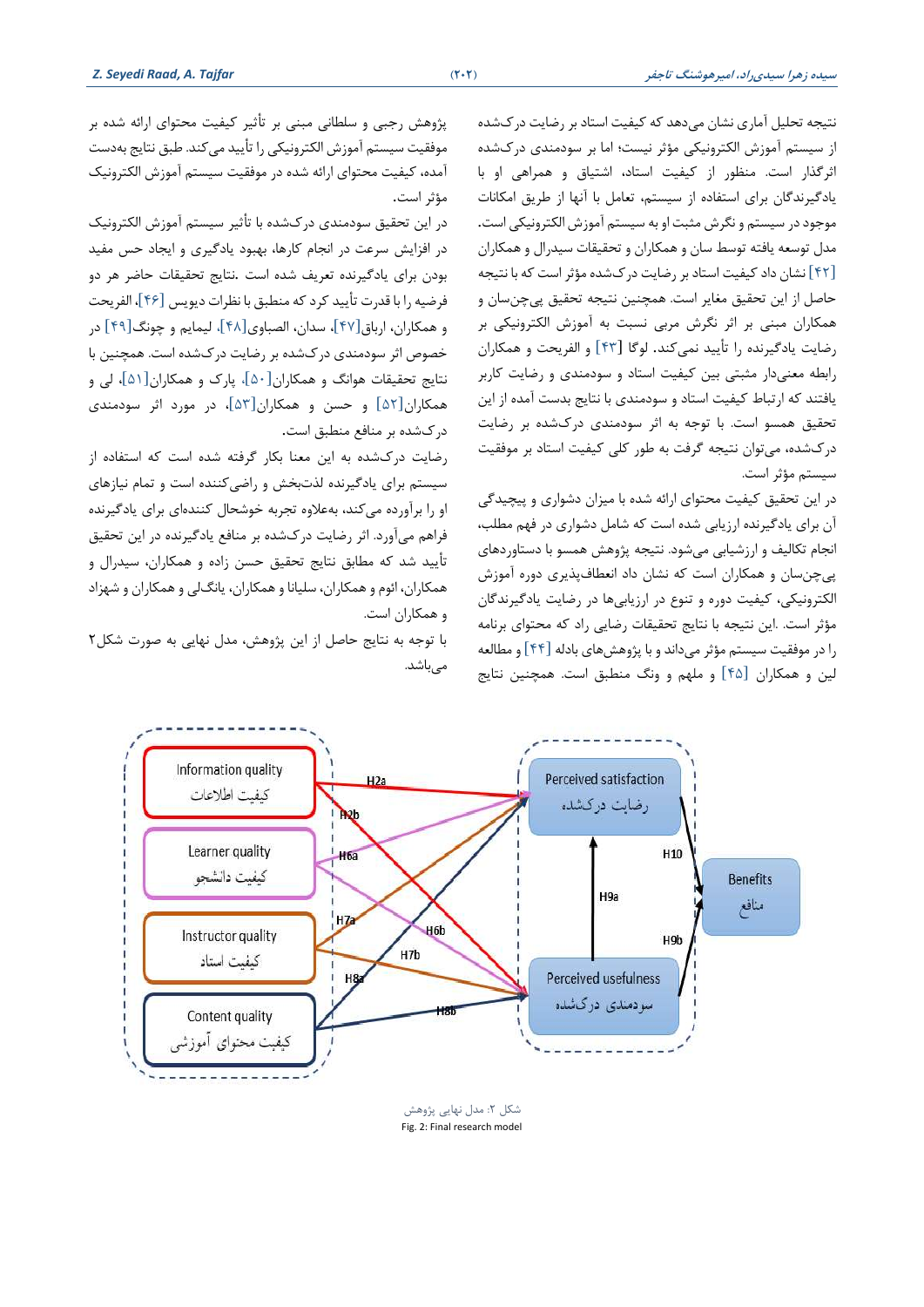#### **نتیجهگیری**

موفقيت یک سيستم آموزش الکترونيک به موارد زیادی وابسته است. در این پژوهش به اثر كيفيت پرداخته شد و نقش عوامل مختلف كيفی از بعد فنی (كيفيت فنی، كيفيت خدمات)، اجتماعی (كيفيت عوامل حمایتی)، آموزشی (كيفيت اطلاعات، كيفيت سيستم آموزشی، كيفيت محتوای آموزشی) و فردی (كيفيت یادگيرنده، كيفيت مربی) مورد توجه قرار گرفت. در این مدل اثر این هشت عامل كيفی بر »سودمند ی درکشده« و »رضایت درک شده« و همچنين ميزان اثر »سودمندی درکشده« بر »رضایت درک شده« ني ز بررسی گردید. مقدار ضریب 2R تعدیل شده برای متغیر «رضایت درکشده» (SAT) برابر ۰.۷۲۷ است كه نشاندهنده قوت باالی تأثير گویهها بر این متغير است و دارای مقدار بالاتری نسبت به تحقیقات انجام شده قبلی است. این مقدار برای متغیر «سودمندی درکشده» و «منافع» نيز به ترتيب ۴۸۳.۰ و ۵۸۸ـ است كه در محدوده باالتر از متوسط قرار گرفته است.

نتایج این تحقيق بهصورت تجربی نتایج حاصل از سایر تحقيقات انجام شده در خصوص اثر كيفيت بر موفقيت سيستمهای آموزش الکتروني ک را تأیيد میكند و نشان میدهد كه عوامل مختلف كيفی با اثرگذاری بر »رضایت درکشده« و »سودمندی درکشده« بر منافع یادگيرندگان مؤثر هستند و منجر به موفقيت سيستمهاى آموزش الكترونيك خواهند شد. نتایج تحقيق حاضر نشان داد از بين عوامل كيفی انتخاب شده، كيفيت اطالعات، كيفيت محتوای ارائه شده و نيز كيفيت استاد و دانشجو بر منافع یادگيرنده مؤثر هستند و كيفيت سيستم آموزشی، كيفيت خدمات، كيفيت عوامل حمایتی و كيفيت فنی اثری بر موفقيت سيستمهای آموزش الکترونيک ندارند. افزایش كيفيت عوامل مؤثر در سيستم آموزش الکترونيک میتواند منافع یادگيرندگان از جمله افزایش دانش و موفقيت تحصيلی، بهبود روند یادگيری، ارتباط اثربخش با سایر دانشجویان و اساتيد، همچنين صرفهجویی در زمان و هزینه را تأمين كند.

### **مشارکت نویسندگان**

نویسـنده اول (سـيدهزهرا سـيدی,اد) بر روی اسـتخراج مقاله براسـاس فرمت تعيين شـــده از پایاننامه متمركز بوده اســـت و نویســـنده دوم )اميرهوشـنگ تاجفر( بررسـی مقاله از نظر علمی، ساختار و روششناسی پژوهش را بر عهده گرفته است.

### **تشکر و قدردانی**

این مقاله حاصل پایان نامه با عنوان »بررسی تأثير ميزان كيفيت عوامل مؤثر و ميزان پيچيدگی محتوای آموزشی بر موفقيت سيستمهای آموزش الکترونيک« است. از راهنماییهای ارزشمند استاد راهنما و همکاری پرسنل دانشگاه پيام نور غرب قدردانی میكنم همچنين از دانشجویان كارشناسی ارشد رشته فناوری اطلاعات دانشگاههای پيام نور

غرب و الزهرا كه با تکميل پرسش نامه در پيشبرد اهداف پژوهش مشاركت داشتند سپاسگزارم.

#### **تعارض منافع**

»هيچگونه تعارض منافع توسط نویسندگان بيان نشده است«.

### **منابع و مآخذ**

[\[1\] Rezaei rad M. \[Identifying the success factors in e-](https://www.sid.ir/fa/journal/ViewPaper.aspx?id=168292‎) learning programs]. *[Research in Curriculum Planning](https://www.sid.ir/fa/journal/ViewPaper.aspx?id=168292‎)*. 2012; 9(33): 106- [115. Persian.](https://www.sid.ir/fa/journal/ViewPaper.aspx?id=168292‎)

[\[2\] Elahi S, Kanaani F, Shayan A. \[Designing a framework for](https://www.sid.ir/fa/journal/ViewPaper.aspx?id=147383‎)  effective factors on [virtual students' tendency](https://www.sid.ir/fa/journal/ViewPaper.aspx?id=147383‎) to the electronic [learning and its assessment\].](https://www.sid.ir/fa/journal/ViewPaper.aspx?id=147383‎) *IRPHE*. 2011; 17 (2): 59-80. [Persian.](https://www.sid.ir/fa/journal/ViewPaper.aspx?id=147383‎)

[\[3\] Farajillahi M, Pahlavani Nejad D, Mousa Kazemi S, Shobeiri](http://www.magiran.com/paper/1338037‎)  [S. \[Study of the effect of quality \(information-education](http://www.magiran.com/paper/1338037‎)[technical-services\) on learner satisfaction in the e-learning](http://www.magiran.com/paper/1338037‎)  system]. *[Journal of Educational Planning Studies](http://www.magiran.com/paper/1338037‎)*. 2013; 1(2): [113-129. Persian.](http://www.magiran.com/paper/1338037‎)

[\[4\] Hassanzadeh A, Kanaani F, Elahi S. \[A model for measuring](https://doi.org/10.1016/j.eswa.2012.03.028‎)  [e-learning systems success in universities\].](https://doi.org/10.1016/j.eswa.2012.03.028‎) *Expert Systems with Applications*. [2012; 39\(12\): 10959](https://doi.org/10.1016/j.eswa.2012.03.028‎)–10966.

[\[5\] Hasanzade A, karimzadegan moghadam D, motaghian H.](https://www.sid.ir/fa/journal/ViewPaper.aspx?id=195444‎)  [\[Assessing the factors influencing university instructors'](https://www.sid.ir/fa/journal/ViewPaper.aspx?id=195444‎) [adoption of web-based learning systems using an iIntegrated](https://www.sid.ir/fa/journal/ViewPaper.aspx?id=195444‎)  model]. *IQBQ*[. 2013; 17 \(1\): 41-72. Persian.](https://www.sid.ir/fa/journal/ViewPaper.aspx?id=195444‎)

[\[6\] Khodadad Hoseiny SH, Noori A, Zabihi](https://www.sid.ir/fa/journal/ViewPaper.aspx?id=203444‎) M R. [E-learning [acceptance in higher education: Application of flow theory,](https://www.sid.ir/fa/journal/ViewPaper.aspx?id=203444‎)  [technology acceptance model & e-service quality\].](https://www.sid.ir/fa/journal/ViewPaper.aspx?id=203444‎) *IRPHE*. 2013; [19 \(1\): 111-136. Persian.](https://www.sid.ir/fa/journal/ViewPaper.aspx?id=203444‎)

[\[7\] Mohammadi H. \[Investigating users' perspectives on e](https://doi.org/10.1016/j.chb.2014.07.044‎)[learning: An integration of TAM and IS success model\].](https://doi.org/10.1016/j.chb.2014.07.044‎)  *[Computers in Human Behavior](https://doi.org/10.1016/j.chb.2014.07.044‎)*. 2015; 45: 359-374.Persian.

[\[8\] Khorasani A, Alami F, Razavizadeh S. \[Identifying the critical](https://www.sid.ir/fa/journal/ViewPaper.aspx?id=309215‎)  [success factors in the academic e-learning centers \(qualitative](https://www.sid.ir/fa/journal/ViewPaper.aspx?id=309215‎)  study). *[Information and Communication Technology in](https://www.sid.ir/fa/journal/ViewPaper.aspx?id=309215‎)  Educational Sciences*[. 2017; 7\(26\):5-37. Persian.](https://www.sid.ir/fa/journal/ViewPaper.aspx?id=309215‎)

[\[9\] Abbasi Kasani H, Shams G. \[A research synthesis of critical](https://doi.org/10.22061/jte.2018.3061.1777‎)  [success factors of e-learning: A model development\].](https://doi.org/10.22061/jte.2018.3061.1777‎)  *[Technology of Education Journal \(TEJ\)](https://doi.org/10.22061/jte.2018.3061.1777‎)*. 2018; 13(1): 25-39. [Persian.](https://doi.org/10.22061/jte.2018.3061.1777‎)

[10] Moradi N. *[Investigating the relationship between LMS](https://ganj.irandoc.ac.ir/#/articles/264f0046ea388f717a0573fa9cab59da)  [system quality and educational effectiveness](https://ganj.irandoc.ac.ir/#/articles/264f0046ea388f717a0573fa9cab59da)* [master's thesis].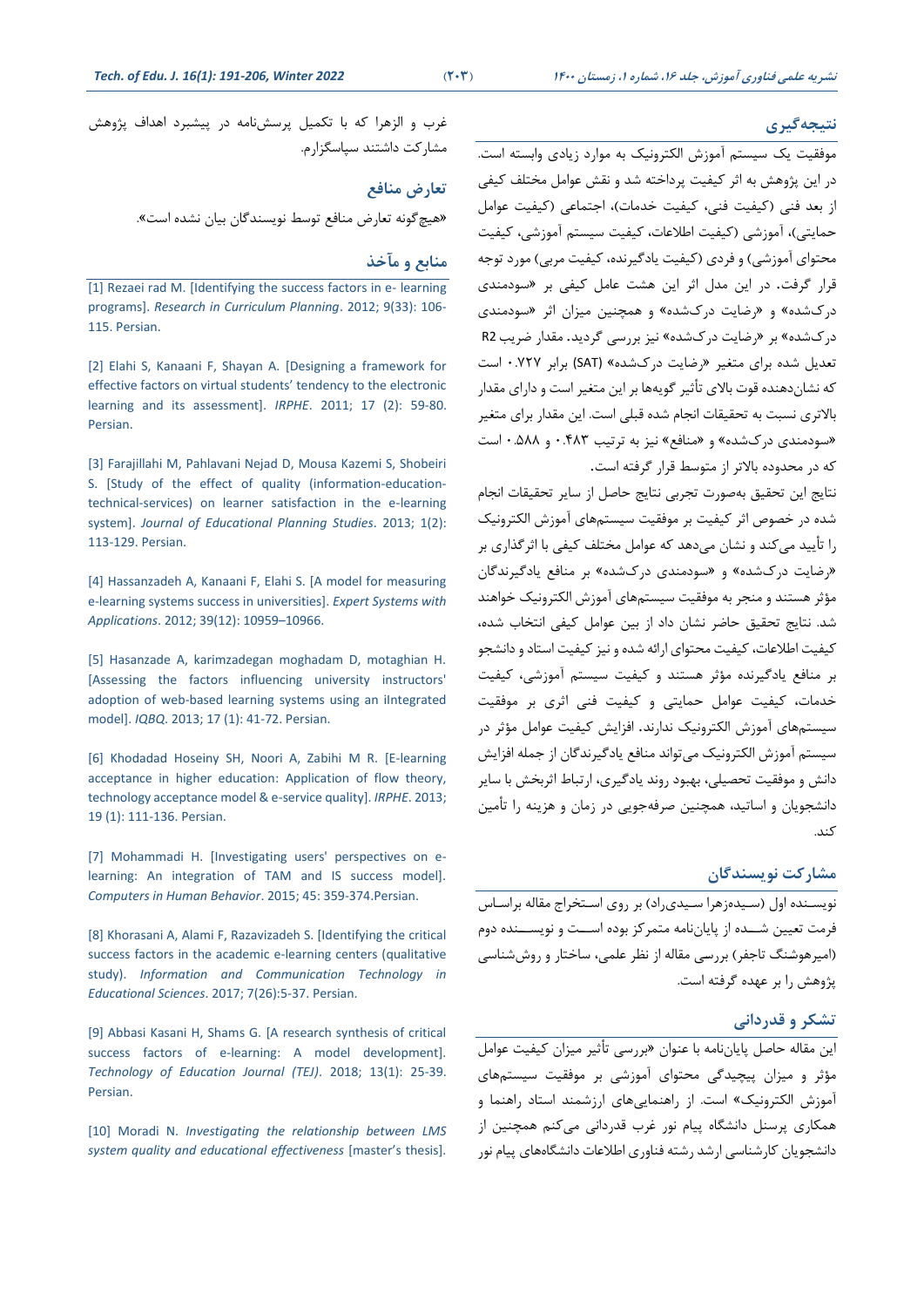[according to self-directed learning: An investigation of cyber](https://doi.org/10.3390/su12072672‎)  [university students in hospitality.](https://doi.org/10.3390/su12072672‎) *Sustainability.* 2020; 12(7): 1- [13.](https://doi.org/10.3390/su12072672‎)

[\[22\] Shahzad A, Hassan R, Aremu AY, Hussain](https://doi.org/10.1007/s11135-020-01028-z%20‎) A, Lodhi RN. [Effects of COVID-19 in E-learning on higher education institution](https://doi.org/10.1007/s11135-020-01028-z%20‎)  [students: the group comparison between male and female.](https://doi.org/10.1007/s11135-020-01028-z%20‎)  *[Quality & quantity](https://doi.org/10.1007/s11135-020-01028-z%20‎)*.2021; 55: 805-826.

[23] Davari A, Rezazadeh A. *[Structural equation modeling with](https://www.gisoom.com/book/11097132/‎)  PLS*[. Tehran: Iranian Students Booking Agency; 2014. Persian.](https://www.gisoom.com/book/11097132/‎)

[24] Hair JF, Black WC, Babin B, Anderson RE. *Multivariate data analysis* (7th ed.). New Jersey: Prentice Hall; 2010.

[25] Chin WW. The partial least squares approach to structural equation modeling. In G. A. Marcoulides (Ed.), Modern methods or business research (pp. 295-358). Mahwah, NJ: Lawrence Erlbaum. 1998.

[\[26\] Al-Fraihat D, Joy M, Masa'deh R, Sinclair J. Evaluating E](https://doi.org/10.1016/j.chb.2019.08.004‎)[learning systems success: An empirical study.](https://doi.org/10.1016/j.chb.2019.08.004‎) *Computers in [Human Behavior](https://doi.org/10.1016/j.chb.2019.08.004‎)*. 2020; 102: 67-86.

[27] Mulhem A, Wang [S. Investigating the effects of quality](https://doi.org/10.1080/2331186X.2020.1787004‎)  [factors and organizational factors on university students'](https://doi.org/10.1080/2331186X.2020.1787004‎)  [satisfaction of e-learning system quality.](https://doi.org/10.1080/2331186X.2020.1787004‎) *Cogent Education*. [2020; 7\(1\).](https://doi.org/10.1080/2331186X.2020.1787004‎)

[\[28\] Seddon PB, Kiew MY. A partial test and development of the](https://doi.org/10.3127/ajis.v4i1.379%20‎)  [DeLone and McLean model of IS success.](https://doi.org/10.3127/ajis.v4i1.379%20‎) *Australian Journal of [Information Systems](https://doi.org/10.3127/ajis.v4i1.379%20‎)*. 1994; 4(1): 99–110.

[29] Seddon PB. [A specification and extension of the DeLone](https://doi.org/10.1287/isre.8.3.240‎)  [and McLean model of IS success.](https://doi.org/10.1287/isre.8.3.240‎) *Information Systems Research*. [1997; 8\(3\): 240](https://doi.org/10.1287/isre.8.3.240‎)–253.

[\[30\] Klobas JE, McGill TJ. The role of involvement in learning](https://doi.org/10.1007/s12528-010-9032-5‎)  management system success. *[Journal of Computing in Higher](https://doi.org/10.1007/s12528-010-9032-5‎)  Education.* [2010; 22\(2\): 114](https://doi.org/10.1007/s12528-010-9032-5‎)–134.

[31] Eom S, Ashill NJ, Arbaugh JB, Stapleton JL. The role of [information technology in e-learning systems success.](https://doi.org/10.3233/HSM-2012-0767‎) *Human [Systems Management](https://doi.org/10.3233/HSM-2012-0767‎)*. 2012; 31(3–4): 147–163.

[\[32\] Sari N, Yanuartha W, Yani M, Dewa S. Evaluation of e](https://doi.org/10.30645/ijistech.v4i2.104‎)[learning implementation during the Covid-19 with the DeLone](https://doi.org/10.30645/ijistech.v4i2.104‎)  and McLean models. *[International Journal of Information](https://doi.org/10.30645/ijistech.v4i2.104‎)  [System & Technology.](https://doi.org/10.30645/ijistech.v4i2.104‎)* 2021; 4(2): 637-644.

[\[33\] Chen HJ. Linking employees' e-learning system use to their](https://doi.org/10.1108/OIR-04-2014-0097‎)  [overall job outcomes: An empirical study based on the IS](https://doi.org/10.1108/OIR-04-2014-0097‎)  success model. *Computers & Education*[. 2010; 55\(4\): 1628](https://doi.org/10.1108/OIR-04-2014-0097‎)– [1639.](https://doi.org/10.1108/OIR-04-2014-0097‎)

[Tehran, Iran: Mehr Alborz Virtual Higher Education Institute;](https://ganj.irandoc.ac.ir/#/articles/264f0046ea388f717a0573fa9cab59da)  [2018. Persian.](https://ganj.irandoc.ac.ir/#/articles/264f0046ea388f717a0573fa9cab59da)

[\[11\] Rajabi M, Soltani H. Prioritizing key elements of electronic](https://www.sid.ir/fa/journal/ViewPaper.aspx?id=498564‎)  [learning achievement with AHP / CFA approach at Shiraz](https://www.sid.ir/fa/journal/ViewPaper.aspx?id=498564‎)  [University electronic education faculty.](https://www.sid.ir/fa/journal/ViewPaper.aspx?id=498564‎) *Journal of New [Approaches in Educational Administration](https://www.sid.ir/fa/journal/ViewPaper.aspx?id=498564‎)*. 2019; 10(38): 237- [264. Persian.](https://www.sid.ir/fa/journal/ViewPaper.aspx?id=498564‎)

[12] Zahedifard m. *[Investigating the impact of system quality,](https://ganj.irandoc.ac.ir/#/articles/ce926d551c350d29a471ed726ed78b9b)  [information and services on the effectiveness of e-learning](https://ganj.irandoc.ac.ir/#/articles/ce926d551c350d29a471ed726ed78b9b)  [courses and analyzing its consequences](https://ganj.irandoc.ac.ir/#/articles/ce926d551c350d29a471ed726ed78b9b)* [master's thesis]. Razavi [Khorasan: Sanabad Golbahar Institute of Higher Education;](https://ganj.irandoc.ac.ir/#/articles/ce926d551c350d29a471ed726ed78b9b)  [2020. Persian.](https://ganj.irandoc.ac.ir/#/articles/ce926d551c350d29a471ed726ed78b9b)

[\[13\] Niyazi M, Barekat G, Bahmaie L. Factors affecting the](https://www.magiran.com/paper/2299959‎)  [quality of e-learning in Farhangian University of Khuzestan](https://www.magiran.com/paper/2299959‎)  [Province: based on grounded theory approach.](https://www.magiran.com/paper/2299959‎) *Educational Development of Judishapur*[. 2021; 12\(1\): 235-247. Persian.](https://www.magiran.com/paper/2299959‎)

[\[14\] Lin HF. Measuring online learning systems success: applying](https://doi.org/10.1089/cpb.2007.9948%20‎)  [the updated DeLone and McLean model.](https://doi.org/10.1089/cpb.2007.9948%20‎) *Cyber Psychol Behav*. [2007;10\(6\):817-820.](https://doi.org/10.1089/cpb.2007.9948%20‎)

[\[15\] Pei-Chen Sun, Ray J. Tsai, Glenn Finger, Yueh-Yang Chen,](https://doi.org/10.1016/j.compedu.2006.11.007‎)  [Dowming Yeh. What drives a successful e-Learning? An](https://doi.org/10.1016/j.compedu.2006.11.007‎)  [empirical investigation of the critical factors influencing learner](https://doi.org/10.1016/j.compedu.2006.11.007‎)  satisfaction. *[Computers & Education](https://doi.org/10.1016/j.compedu.2006.11.007‎)*. 2008; 50 (4): 1183-1202.

[16] Sandjojo [N, Tenia W. Measuring e-learning systems](https://doi.org/10.1109/IDM.2015.7516343‎)  [success: Implementing D & M is success model. 2015 4th](https://doi.org/10.1109/IDM.2015.7516343‎)  [International Conference on Interactive Digital Media \(ICIDM\):](https://doi.org/10.1109/IDM.2015.7516343‎) 2015 [Dec 1-5: Bandung, Indonesia.](https://doi.org/10.1109/IDM.2015.7516343‎)

[1[7\] Marjanovic U, Delić M, Lalic B. Developing a model to assess](https://doi.org/10.1007/s10257-015-0282-7‎)  [the success of e-learning systems: evidence from a](https://doi.org/10.1007/s10257-015-0282-7‎)  [manufacturing company in transitional economy.](https://doi.org/10.1007/s10257-015-0282-7‎) *Information [Systems and e-Business Management](https://doi.org/10.1007/s10257-015-0282-7‎)*. 2016; 14(2): 253–272.

[\[18\] Seta H B, Wati T, Muliawati A, Hidayanto AN. E-learning](https://doi.org/10.11591/ijeei.v6i3.505‎)  [success model: An extension of DeLone and McLean IS success](https://doi.org/10.11591/ijeei.v6i3.505‎)  model. *[Indonesian Journal of Electrical Engineering and](https://doi.org/10.11591/ijeei.v6i3.505‎)  [Informatics](https://doi.org/10.11591/ijeei.v6i3.505‎)*. 2018; 6(3): 281–291.

[19] James C, Chin k, Howard [L. Examining e-learning systems](https://doi.org/10.23919/PICMET.2019.8893516‎)  [success continuance intention user by integrating TAM and](https://doi.org/10.23919/PICMET.2019.8893516‎)  DMIS model. *[Proceedings of the IEEE](https://doi.org/10.23919/PICMET.2019.8893516‎)*. 2019. 1-10.

[\[20\] Seliana N, Suroso A, Yuliati L. Evaluation of e-learning](https://doi.org/10.21776/ub.jam.2020.018.02.15‎)  [implementation in the university using Delone and Mclean](https://doi.org/10.21776/ub.jam.2020.018.02.15‎)  success model. *[Journal Aplikasi Manajemen](https://doi.org/10.21776/ub.jam.2020.018.02.15‎)*. 2020; 18(2): 345 - [352.](https://doi.org/10.21776/ub.jam.2020.018.02.15‎)

[21] Lee EY, Jennifer Jeon [YJ. The difference of user satisfaction](https://doi.org/10.3390/su12072672‎)  [and net benefit of a mobile learning management system](https://doi.org/10.3390/su12072672‎)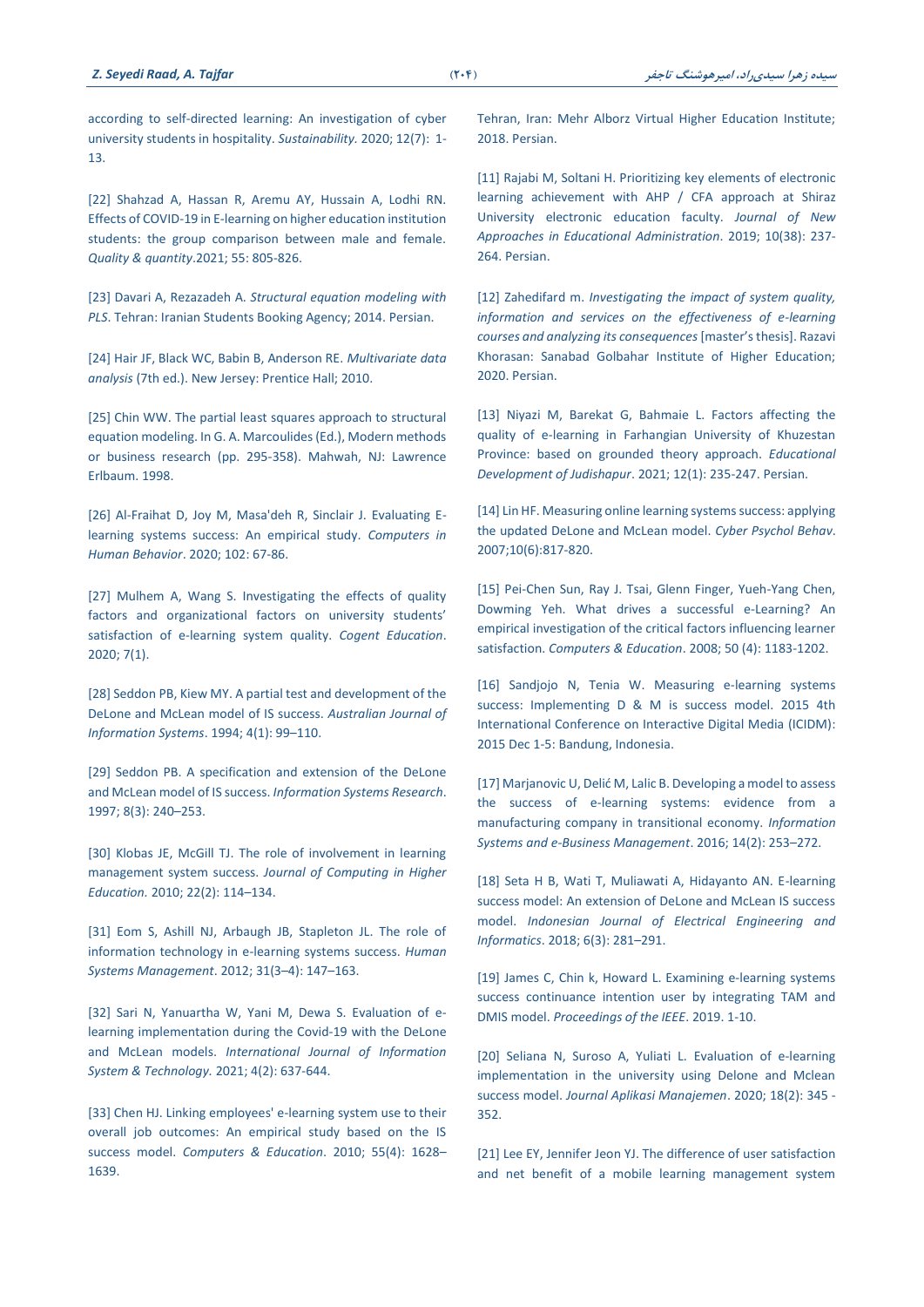*[Journal of Emerging Technologies in](https://doi.org/10.3991/ijet.v11i02.5078%20‎) Learning*. 2016; 11(02): 63- [66.](https://doi.org/10.3991/ijet.v11i02.5078%20‎)

[\[46\] Davis FD, Bagozzi RP, Warshaw](https://doi.org/10.1287/mnsc.35.8.982‎) PR. User acceptance of [computer technology: A comparison of two theoretical models.](https://doi.org/10.1287/mnsc.35.8.982‎)  *[Management Science](https://doi.org/10.1287/mnsc.35.8.982‎)*. 1989; 35(8): 982–1003.

[47] Arbaugh JB. Virtual classroom characteristics and student [satisfaction with internet-based MBA courses.](https://doi.org/10.1177/105256290002400104‎) *Journal of [Management Education](https://doi.org/10.1177/105256290002400104‎)*. 2000; 24(1): 32–54.

[\[48\] Al-Sabawy AY, Cater-Steel A, Soar J.](https://doi.org/10.4018/978-1-4666-0170-3.ch015‎) *Measuring e-learning system success* [\[doctoral dissertation\]. Queensland](https://doi.org/10.4018/978-1-4666-0170-3.ch015‎) University [of Southern Queensland](https://doi.org/10.4018/978-1-4666-0170-3.ch015‎): 2013.

[\[49\] Limayem M, Cheung CM. Understanding information](https://doi.org/10.1016/j.im.2008.02.005‎)  [systems continuance: The case of Internet-based learning](https://doi.org/10.1016/j.im.2008.02.005‎)  technologies. *[Information Management](https://doi.org/10.1016/j.im.2008.02.005‎)*. 2008; 45(4): 227–232.

[\[50\] Hwang H G, Chang IC, Chen F J, Wu SY. Investigation of the](https://doi.org/10.1016/j.eswa.2006.10.018‎)  [application of KMS for diseases classifications: A study in a](https://doi.org/10.1016/j.eswa.2006.10.018‎)  Taiwanese hospital. *[Expert Systems with Applications.](https://doi.org/10.1016/j.eswa.2006.10.018‎)* 2008; [34\(1\):](https://doi.org/10.1016/j.eswa.2006.10.018‎) 725–733.

[\[51\] Park S, Zo H, Ciganek AP, Lim GG. Examining success factors](https://doi.org/10.1016/j.elerap.2011.05.004‎)  [in the adoption of digital object identifier systems.](https://doi.org/10.1016/j.elerap.2011.05.004‎) *Electronic [Commerce Research and Applications](https://doi.org/10.1016/j.elerap.2011.05.004‎)*. 2011; 10(6): 626–636.

[\[52\] Lee YH, Hsieh YC, Hsu CN. Adding innovation diffusion](http://www.jstor.org/stable/jeductechsoci.14.4.124‎)  [theory to the technology acceptance model: Supporting](http://www.jstor.org/stable/jeductechsoci.14.4.124‎)  [employees' intentions to use e-learning systems.](http://www.jstor.org/stable/jeductechsoci.14.4.124‎) *Journal of [Educational Technology and Society](http://www.jstor.org/stable/jeductechsoci.14.4.124‎)*. 2011; 14(4): 124-137.

[\[53\] Hasan M, Maarop N, Samy G N, Baharum H I, Abidin W Z,](https://doi.org/10.1109/ICRIIS.2017.8002444‎)  [Hassan NH. Developing a success model of Research](https://doi.org/10.1109/ICRIIS.2017.8002444‎)  [Information Management System for research affiliated](https://doi.org/10.1109/ICRIIS.2017.8002444‎)  [institutions. 2017 International Conference on](https://doi.org/10.1109/ICRIIS.2017.8002444‎) Research and Innovation in [Information Systems \(ICRIIS\):](https://doi.org/10.1109/ICRIIS.2017.8002444‎) 2017 August 10: [Langkawi, Malaysia.](https://doi.org/10.1109/ICRIIS.2017.8002444‎)

# **AUTHOR(S) BIOSKETCHES**



**سییییدهزهرا سییییدیراد** از فعـاالن توليـد نرمافزار اســـت. ایشـــان مـدرک مهنـدســـی كامپيوتر گرایش نرمافزار را در سـال 1380 از دانشــگاه آزاد اســالمی واحد تهران مركزی و مـدرک كـارشـــنـاس ارشـــد فنـاوری اطالعـات گرایش كســب و كار الکترونيک را در ســال 1400 از دانشـــگاه پيام نور مركز غرب تهران

اخذ نمودهاند.

**معرفی نویسندگان**

**Seyedi Raad, S. A., MA, E-Business, PNU, Tehran** *zahrasraad@Student.pnu.ac.ir*

[34] Gorla N, Somers TM. The impact of IT outsourcing on information systems success. *[Information and Management](https://doi.org/10.1016/j.im.2013.12.002‎)*. [2014; 51\(3\): 320](https://doi.org/10.1016/j.im.2013.12.002‎)–335.

[35] Kim K, Trimi S, Park H, Rhee S, The impact of CMS quality [on the outcomes of e‐learning systems in higher education: An](https://doi.org/10.1111/j.1540-4609.2012.00360.x‎)  empirical study. *[Decision Sciences Journal of Innovative](https://doi.org/10.1111/j.1540-4609.2012.00360.x‎)  Education.* [2012; 10\(4\): 575](https://doi.org/10.1111/j.1540-4609.2012.00360.x‎)–587.

[\[36\] Tarhini A, Hone k, Liu X.](https://doi.org/10.7763/IJIET.2013.V3.233‎) Factors affecting students' [acceptance of e-learning environments in developing countries:](https://doi.org/10.7763/IJIET.2013.V3.233‎)  [A structural equation modeling approach.](https://doi.org/10.7763/IJIET.2013.V3.233‎) *International Journal [of Information and Education Technology.](https://doi.org/10.7763/IJIET.2013.V3.233‎)* 2013; 3(1): 54-59.

[\[37\] Almaiah MA, Jalil MA, Man M. Extending the TAM to](https://doi.org/10.1007/S40692-016-0074-1‎)  [examine the effects of quality features on mobile learning](https://doi.org/10.1007/S40692-016-0074-1‎)  acceptance. *[Journal of Computers in Education](https://doi.org/10.1007/S40692-016-0074-1‎)*. 2016; 3(4): 453– [485.](https://doi.org/10.1007/S40692-016-0074-1‎)

[38] Ozkan S, Koseler [R. Multi-dimensional students' evaluation](https://doi.org/https:/doi.org/10.1016/j.compedu.2009.06.011‎)  [of e-learning systems in the higher education context: An](https://doi.org/https:/doi.org/10.1016/j.compedu.2009.06.011‎)  empirical investigation. *[Computers & Education](https://doi.org/https:/doi.org/10.1016/j.compedu.2009.06.011‎)*. 2009; 53(4): 1285–[1296.](https://doi.org/https:/doi.org/10.1016/j.compedu.2009.06.011‎)

[39] Ong CS, Lai JY, Wang YS. Factors affecting engineers' [acceptance of asynchronous e-learning systems in high-tech](https://doi.org/10.1016/j.im.2003.08.012‎)  companies. *[Information Management](https://doi.org/10.1016/j.im.2003.08.012‎)*. 2004; 41(6): 795–804.

[40] Klobas [JE, McGill TJ. The role of involvement in learning](https://doi.org/10.1007/s12528-010-9032-5‎)  management system success. *[Journal of Computing in Higher](https://doi.org/10.1007/s12528-010-9032-5‎)  Education.* [2010; 22\(2\):](https://doi.org/10.1007/s12528-010-9032-5‎) 114–134.

[\[41\] Sun PC, Tsai RJ, Finger G, Chen YY, Yeh D. What drives a](https://doi.org/10.1016/j.compedu.2006.11.007‎)  [successful e-learning? An empirical investigation of the critical](https://doi.org/10.1016/j.compedu.2006.11.007‎)  [factors influencing learner satisfaction.](https://doi.org/10.1016/j.compedu.2006.11.007‎) *Computers and Education*[. 2008; 50\(4\): 1183](https://doi.org/10.1016/j.compedu.2006.11.007‎)–1202.

[\[42\] Cidral WA, Oliveira T, Di Felice M, Aparicio M. E-learning](https://doi.org/10.1016/j.compedu.2017.12.001‎)  [success determinants: Brazilian empirical study.](https://doi.org/10.1016/j.compedu.2017.12.001‎) *Computers & Education*[. 2018; 122: 273](https://doi.org/10.1016/j.compedu.2017.12.001‎)–290.

[\[43\] Lwoga E. Critical success factors for adoption of web-based](https://www.learntechlib.org/p/147447/.‎)  [learning management systems in Tanzania.](https://www.learntechlib.org/p/147447/.‎) *International [Journal of Education and Development using ICT](https://www.learntechlib.org/p/147447/.‎)*. 2014; 10(1).

[\[44\] Badeleh, A. \[The effects of electronic content and](https://doi.org/10.22054/jep.2017.7983‎)  [workshop teaching method on learning and retention of](https://doi.org/10.22054/jep.2017.7983‎)  mathematics]. *Educational Psychology*[. 2017; 13\(44\): 131-151.](https://doi.org/10.22054/jep.2017.7983‎)  [Persian.](https://doi.org/10.22054/jep.2017.7983‎)

[\[45\] Lin Y, Chung P, Yeh R, Chen Y. An empirical study of college](https://doi.org/10.3991/ijet.v11i02.5078%20‎)  [students' learning satisfaction and continuance intention to](https://doi.org/10.3991/ijet.v11i02.5078%20‎)  [stick with a blended e-learning environment.](https://doi.org/10.3991/ijet.v11i02.5078%20‎) *International*